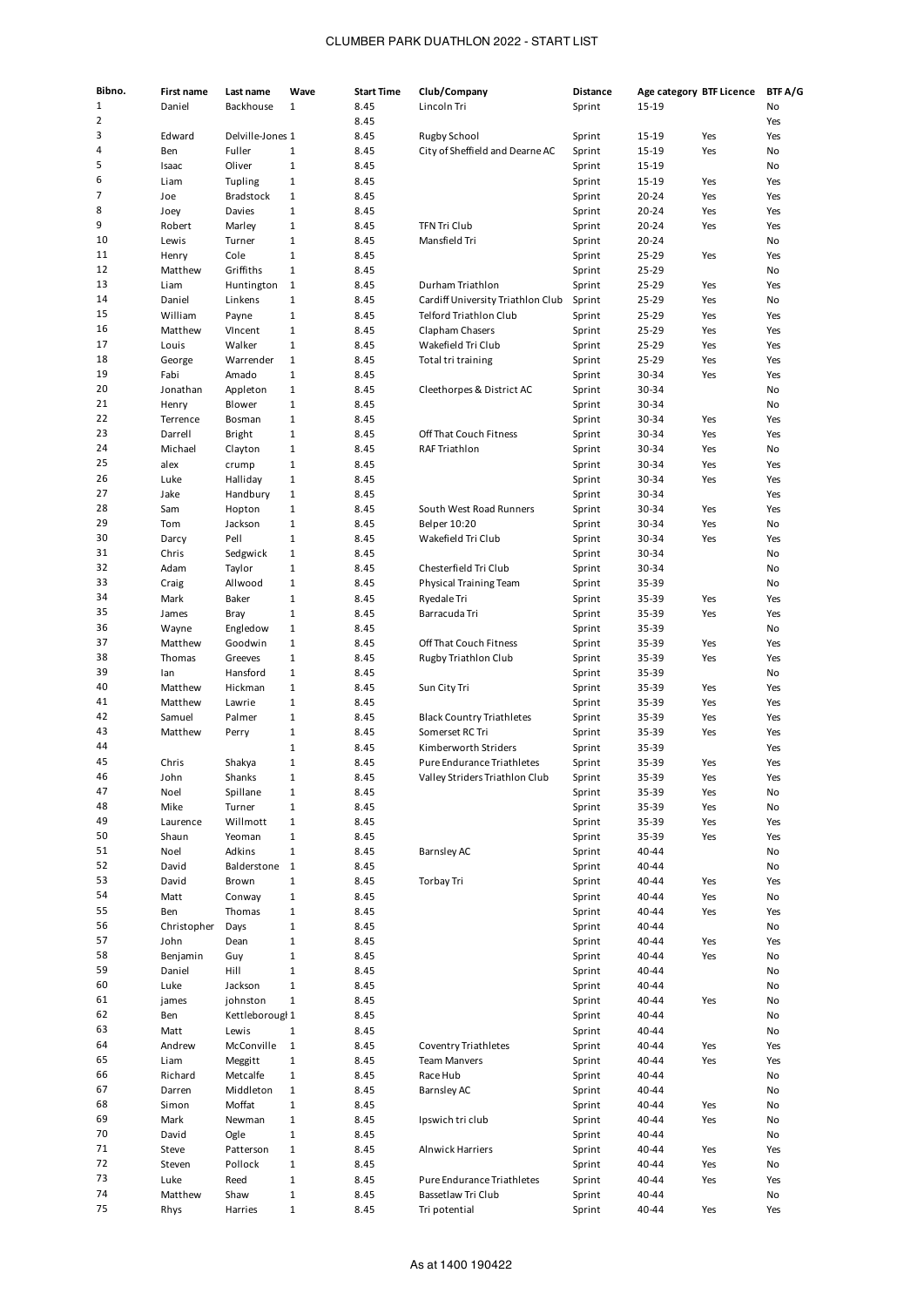| 76  | Richard            | Smart           | 1              | 8.45 |                                 | Sprint | 40-44 | Yes | Yes |
|-----|--------------------|-----------------|----------------|------|---------------------------------|--------|-------|-----|-----|
| 77  |                    | Sorby           | $\mathbf 1$    | 8.45 | Killamarsh kestrels             | Sprint | 40-44 |     | Yes |
| 78  | Greg               |                 |                |      |                                 |        |       |     |     |
|     | Jamie              | Taylor          | $\mathbf 1$    | 8.45 |                                 | Sprint | 40-44 | Yes | Yes |
| 79  | Phill              | Tyas            | $1\,$          | 8.45 | Wakefield Tri Club              | Sprint | 40-44 | Yes | Yes |
| 80  |                    |                 |                | 8.45 |                                 |        |       |     |     |
| 81  | Nathan             | Wharton         | $\mathbf{1}$   | 8.45 | Stafford Tri Club               | Sprint | 40-44 | Yes | Yes |
| 82  | James              | Worsley         | $\mathbf 1$    | 8.45 | Wakefield Tri Club              | Sprint | 40-44 | Yes | Yes |
|     |                    |                 |                |      |                                 |        |       |     |     |
| 83  | Daniel             | Wright          | $\mathbf 1$    | 8.45 |                                 | Sprint | 40-44 | Yes | No  |
| 84  | David              | Yarnall         | $\mathbf 1$    | 8.45 | Desford Striders                | Sprint | 40-44 | Yes | Yes |
| 85  | Chris              | Allcard         | $\mathbf{1}$   | 8.45 | <b>TCUK</b>                     | Sprint | 45-49 |     | No  |
| 86  | Llyr               | ApGeraint-Rol 1 |                | 8.45 |                                 | Sprint | 45-49 | Yes | Yes |
| 87  |                    | Bowler          |                | 8.45 |                                 |        | 45-49 |     |     |
|     | Stephen            |                 | $\mathbf{1}$   |      | Bassetlaw Tri Club              | Sprint |       | Yes | No  |
| 88  | Roger              | Bromiley        | $\mathbf 1$    | 8.45 | NYP Tri                         | Sprint | 45-49 | Yes | Yes |
| 89  | Shaun              | Carr            | $\mathbf 1$    | 8.45 | <b>Almost Athletes</b>          | Sprint | 45-49 | Yes | Yes |
| 90  | Mike               | Dauris          | $\mathbf{1}$   | 8.45 |                                 | Sprint | 45-49 |     | No  |
| 91  | Ben                | Dellicompagn 1  |                | 8.45 | Stafford Tri Club               | Sprint | 45-49 | Yes | Yes |
| 92  |                    |                 |                |      |                                 |        |       |     |     |
|     | lan                | Dickerson       | $\mathbf{1}$   | 8.45 |                                 | Sprint | 45-49 |     | Yes |
| 93  | Richard            | Drake           | $\mathbf 1$    | 8.45 | Valley Striders Triathlon Club  | Sprint | 45-49 | Yes | Yes |
| 94  | Martin             | Fenton          | $1\,$          | 8.45 | Wolds Triathlon Club            | Sprint | 45-49 | Yes | Yes |
| 95  | Rob                | Hardisty        | $1\,$          | 8.45 | <b>Manchester Marmots</b>       | Sprint | 45-49 |     | No  |
| 96  | Jim                | Hoyle           | $1\,$          | 8.45 |                                 | Sprint | 45-49 |     | No  |
|     |                    |                 |                |      |                                 |        |       |     |     |
| 97  | Mike               | Hughes          | $1\,$          | 8.45 | Western Tempo                   | Sprint | 45-49 | Yes | Yes |
| 98  | Dave               | Jones           | $1\,$          | 8.45 |                                 | Sprint | 45-49 |     | No  |
| 99  | Mark               | Kelly           | $1\,$          | 8.45 | Rochdale Triathlon Club         | Sprint | 45-49 | Yes | Yes |
| 100 |                    |                 |                | 8.45 |                                 |        |       |     |     |
| 101 |                    |                 |                |      |                                 |        |       |     |     |
|     | ANDREW             | <b>MARSDEN</b>  | $\mathbf{1}$   | 8.45 | Chesterfield Tri Club           | Sprint | 45-49 | Yes | Yes |
| 102 | David              | Mole            | $\mathbf 1$    | 8.45 | Halesowen Tri                   | Sprint | 45-49 | Yes | Yes |
| 103 | Andrew             | Mosley          | $\mathbf{1}$   | 8.45 |                                 | Sprint | 45-49 | Yes | Yes |
| 104 | Simon              | Page            | $1\,$          | 8.45 | <b>Walden Tri</b>               | Sprint | 45-49 | Yes | Yes |
| 105 | Gavin              | Powers          | $1\,$          | 8.45 | Chesterfield Tri Club           | Sprint | 45-49 | Yes | Yes |
|     |                    |                 |                |      |                                 |        |       |     |     |
| 106 | Clint              | Sawyer          | $1\,$          | 8.45 | Lincoln Tri                     | Sprint | 45-49 | Yes | Yes |
| 107 | Nick               | Shasha          | $1\,$          | 8.45 | <b>Torg Fitness</b>             | Sprint | 45-49 | Yes | Yes |
| 108 | Andrew             | Smith           | $1\,$          | 8.45 | <b>Humber Triathletes</b>       | Sprint | 45-49 | Yes | No  |
| 109 | lan                | Straughan       | $1\,$          | 8.45 |                                 | Sprint | 45-49 |     | No  |
|     |                    |                 |                |      |                                 |        |       |     |     |
| 110 | Mark               | Taylor          | $\mathbf{1}$   | 8.45 | Craven Energy Tri Club          | Sprint | 45-49 | Yes | Yes |
| 111 | david              | thompson        | $1\,$          | 8.45 | manvers tri club                | Sprint | 45-49 | Yes | Yes |
| 112 | Michael            | Watts           | $1\,$          | 8.45 |                                 | Sprint | 45-49 |     | No  |
| 113 | Ben                | Willcox         | $1\,$          | 8.45 | Evo Tri club                    | Sprint | 45-49 | Yes | Yes |
| 114 | Matthew            | Linney          | $1\,$          | 8.45 |                                 | Sprint | 40-44 |     | No  |
|     |                    |                 |                |      |                                 |        |       |     |     |
| 115 | Kevin              | Scales          | $1\,$          | 8.45 |                                 | Sprint | 45-49 | Yes | Yes |
| 116 | Tom                | Feather         | $1\,$          | 8.45 | Leeds Bradford Tri Club         | Sprint | 20-24 | Yes | Yes |
| 117 | George             | Innes           | $1\,$          | 8.45 | Army Triathlon Association      | Sprint | 25-29 | Yes | Yes |
| 118 | Jamie              | Fradgley        | $\mathbf{1}$   | 8.45 |                                 | Sprint | 30-34 | Yes | No  |
| 119 | Simon              |                 | $1\,$          |      | Wakefield Triathlon Club        |        |       |     |     |
|     |                    | Ward            |                | 8.45 |                                 | Sprint | 45-49 |     | No  |
| 120 | Julian             | Abley           | $\overline{2}$ | 8.48 |                                 | Sprint | 50-54 | Yes | No  |
| 121 | Brendan            | Anglim          | $\overline{2}$ | 8.48 | <b>Hardley Runners</b>          | Sprint | 50-54 | Yes | Yes |
| 122 | John               | Armstrong       | 2              | 8.48 | Grimsby Triathlon Club          | Sprint | 50-54 | Yes | Yes |
| 123 | Mark               | Atherton        | 2              | 8.48 |                                 | Sprint | 50-54 |     | No  |
|     |                    |                 |                |      |                                 |        |       |     |     |
| 124 | Matthew Cem Azakli |                 | $\mathbf 2$    | 8.48 | KNUTSFORD TRI CLUB / TTT        | Sprint | 50-54 | Yes | Yes |
| 125 | Scott              | Bairstow        | $\overline{2}$ | 8.48 | Keighley & Craven AC            | Sprint | 50-54 | Yes | Yes |
| 126 | Graham             | Cherrill        | $\overline{2}$ | 8.48 |                                 | Sprint | 50-54 | Yes | No  |
| 127 | Simon              | Clarke          | $\overline{2}$ | 8.48 | Race Off Road                   | Sprint | 50-54 | Yes | Yes |
| 128 |                    |                 |                |      | Wakefield Tri Club              |        |       |     |     |
|     | Paul               | Dumont          | $\overline{2}$ | 8.48 |                                 | Sprint | 50-54 | Yes | Yes |
| 129 | Kevin              | Gerrard         | $\overline{2}$ | 8.48 |                                 | Sprint | 50-54 |     | No  |
| 130 | Lee                | Goddard         | $\overline{2}$ | 8.48 |                                 | Sprint | 50-54 |     | No  |
| 131 | Mark               | Hanby           | $\mathbf 2$    | 8.48 |                                 | Sprint | 50-54 | Yes | Yes |
| 132 | David              | Handley         | $\overline{2}$ | 8.48 | Lincoln Tri                     | Sprint | 50-54 | Yes | Yes |
| 133 |                    |                 |                |      |                                 |        |       |     |     |
|     | Barry              | Holderness      | $\overline{2}$ | 8.48 |                                 | Sprint | 50-54 | Yes | Yes |
| 134 | Gavin              | Human           | $\overline{2}$ | 8.48 |                                 | Sprint | 50-54 |     | Yes |
| 135 | Kenny              | Hunter          | $\overline{2}$ | 8.48 | <b>Team Manvers</b>             | Sprint | 50-54 | Yes | Yes |
| 136 | Andy               | Linkens         | $\overline{2}$ | 8.48 |                                 | Sprint | 50-54 |     | No  |
| 137 | Den                | Lynch           | $\overline{2}$ | 8.48 | Wolds Breakfast Club            | Sprint | 50-54 | Yes | Yes |
|     |                    |                 |                |      |                                 |        |       |     |     |
| 138 | Paul               | Mammatt         | $\overline{2}$ | 8.48 | Hereford Triathlon Club         | Sprint | 50-54 | Yes | Yes |
| 139 | Andrew             | Meskell         | $\mathbf 2$    | 8.48 | Leeds & Bradford Triathlon Club | Sprint | 50-54 |     | No  |
| 140 | David              | Postill         | $\overline{2}$ | 8.48 | Carlisle Tri Club               | Sprint | 50-54 | Yes | Yes |
| 141 | Tom                | Reynolds        | $\overline{2}$ | 8.48 |                                 | Sprint | 50-54 | Yes | Yes |
| 142 | Darius             | Sarshar         | $\overline{2}$ | 8.48 | 7 Oaks Tri Club                 |        |       | Yes | Yes |
|     |                    |                 |                |      |                                 | Sprint | 50-54 |     |     |
| 143 | Lee                | Scott           | $\overline{2}$ | 8.48 |                                 | Sprint | 50-54 |     | No  |
| 144 | Kevin              | Sibley          | $\overline{2}$ | 8.48 | Sheffield Tri Club              | Sprint | 50-54 | Yes | No  |
| 145 | Martin             | Smithurst       | $\overline{2}$ | 8.48 |                                 | Sprint | 50-54 |     | No  |
| 146 | Robert             | Spink           | $\mathbf 2$    | 8.48 |                                 | Sprint | 50-54 | Yes | Yes |
|     |                    |                 |                |      |                                 |        |       |     |     |
| 147 | David              | Traves          | $\overline{2}$ | 8.48 |                                 | Sprint | 50-54 |     | No  |
| 148 | Simon david        | Tupling         | $\overline{2}$ | 8.48 |                                 | Sprint | 50-54 | Yes | Yes |
| 149 | Simon              | Vittelli        | $\overline{2}$ | 8.48 |                                 | Sprint | 50-54 | Yes | No  |
| 150 | Christpher         | Watters         | $\overline{2}$ | 8.48 |                                 | Sprint | 50-54 | Yes | Yes |
| 151 |                    |                 |                |      |                                 |        |       |     |     |
|     | andrew             | WIllis          | $\overline{2}$ | 8.48 | Leeds & Bradford Triathlon Club | Sprint | 50-54 | Yes | No  |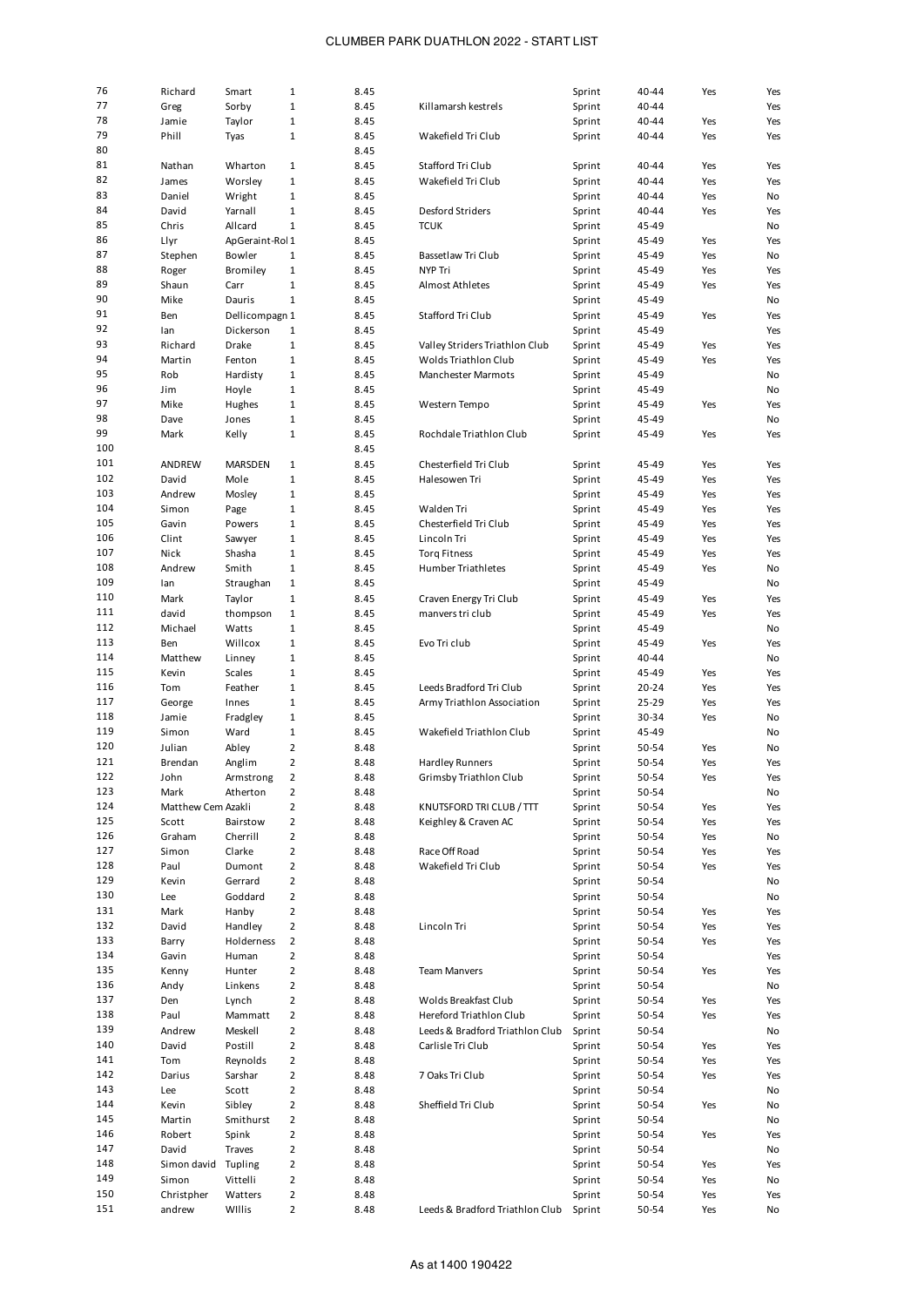| 152 | Dewi        | Winkle         | $\overline{2}$ | 8.48 | NYP Tri                          | Sprint | 50-54 | Yes | Yes |
|-----|-------------|----------------|----------------|------|----------------------------------|--------|-------|-----|-----|
| 153 | lee         | barker         | $\overline{2}$ | 8.48 |                                  | Sprint | 55-59 | Yes | Yes |
|     |             |                |                |      |                                  |        |       |     |     |
| 154 | Gary        | Bonner         | $\overline{2}$ | 8.48 | <b>Black Country Triathletes</b> | Sprint | 55-59 | Yes | Yes |
| 155 | Dave        | <b>Burrows</b> | $\overline{2}$ | 8.48 |                                  | Sprint | 55-59 | Yes | Yes |
| 156 | Jon         | Cowell         | $\overline{2}$ | 8.48 | Belper 10:20                     | Sprint | 55-59 | Yes | Yes |
| 157 | Craig       | Davey          | $\overline{2}$ | 8.48 | Wakefield Tri Club               | Sprint | 55-59 | Yes | No  |
| 158 | Richard     | Davis          | $\overline{2}$ | 8.48 | Tri Force                        | Sprint | 55-59 | Yes | Yes |
| 159 | Alan        | Doney          | $\overline{2}$ | 8.48 |                                  | Sprint | 55-59 | Yes | Yes |
|     |             |                |                |      |                                  |        |       |     |     |
| 160 | Craig       | Dyce           | $\overline{2}$ | 8.48 | Walden Tri                       | Sprint | 55-59 | Yes | Yes |
| 161 | Nigel       | Farmer         | $\overline{2}$ | 8.48 |                                  | Sprint | 55-59 |     | No  |
| 162 | Adrian      | Feasby         | $\overline{2}$ | 8.48 | Swim-1st Tri Club                | Sprint | 55-59 | Yes | Yes |
| 163 | Lee         | Fox            | $\overline{2}$ | 8.48 | Draycote runners                 | Sprint | 55-59 | Yes | No  |
| 164 | Michael     | Gill           | $\overline{2}$ | 8.48 | Leeds & Bradford Triathlon Club  | Sprint | 55-59 | Yes | Yes |
|     |             |                |                |      |                                  |        |       |     |     |
| 165 | Robin       | Harris         | $\overline{2}$ | 8.48 | Clapham Chasers                  | Sprint | 55-59 | Yes | Yes |
| 166 | Stephen     | Holgate        | $\overline{2}$ | 8.48 | Wakefield Tri Club               | Sprint | 55-59 | Yes | Yes |
| 167 | Robbie      | Jebb           | $\overline{2}$ | 8.48 |                                  | Sprint | 55-59 | Yes | Yes |
| 168 | John        | Kendall        | $\overline{2}$ | 8.48 | Brighton Tri Club                | Sprint | 55-59 | Yes | Yes |
| 169 | James       | Lee            | $\overline{2}$ | 8.48 | NYP Tri                          | Sprint | 55-59 | Yes | Yes |
| 170 |             |                |                |      |                                  |        |       |     |     |
|     | Steve       | Macdonald      | $\overline{2}$ | 8.48 | <b>BADTRI</b>                    | Sprint | 55-59 | Yes | Yes |
| 171 | lain        | Martin         | $\overline{2}$ | 8.48 |                                  | Sprint | 55-59 | Yes | Yes |
| 172 | Neil        | Mower          | $\overline{2}$ | 8.48 | <b>Team Manvers</b>              | Sprint | 55-59 |     | No  |
| 173 | John        | <b>Myles</b>   | $\overline{2}$ | 8.48 |                                  | Sprint | 55-59 | Yes | No  |
| 174 | Stephen     | ODonnell       | $\overline{2}$ | 8.48 |                                  | Sprint | 55-59 | Yes | Yes |
| 175 | Stephen     | Parker         | $\overline{2}$ | 8.48 |                                  | Sprint | 55-59 |     | No  |
|     |             |                |                |      |                                  |        |       |     |     |
| 176 | Neil        | Phillips       | $\overline{2}$ | 8.48 | Beckenham Running Club           | Sprint | 55-59 | Yes | Yes |
| 177 | Simon       | Powell         | $\overline{2}$ | 8.48 | East Grinstead Tri Club          | Sprint | 55-59 | Yes | Yes |
| 178 | David       | Pulford        | $\overline{2}$ | 8.48 | Walden Tri                       | Sprint | 55-59 | Yes | Yes |
| 179 | Phil        | Roberts        | $\overline{2}$ | 8.48 | <b>Boston Tri</b>                | Sprint | 55-59 | Yes | No  |
| 180 | Nicholas    | Roberts        | $\overline{2}$ | 8.48 | Stockport Tri Club               | Sprint | 55-59 | Yes | Yes |
| 181 |             |                |                |      |                                  |        |       |     |     |
|     | David       | Rudland        | $\overline{2}$ | 8.48 | Harrogate Tri Club               | Sprint | 55-59 |     | No  |
| 182 | Philip      | Shaw           | $\overline{2}$ | 8.48 |                                  | Sprint | 55-59 | Yes | Yes |
| 183 | Mike        | Sims           | $\overline{2}$ | 8.48 | TRI RIVINGTON                    | Sprint | 55-59 | Yes | No  |
| 184 | David       | Smith          | $\overline{2}$ | 8.48 | T-Club                           | Sprint | 55-59 | Yes |     |
| 185 | Clive       | Spencer        | $\overline{2}$ | 8.48 | Crawley ac                       | Sprint | 55-59 |     | Yes |
| 186 | Paul        | Spowage        | $\overline{2}$ | 8.48 | Born2Tri                         | Sprint | 55-59 | Yes | Yes |
|     |             |                |                |      |                                  |        |       |     |     |
| 187 | Sean        | Stewart        | $\overline{2}$ | 8.48 | Tri2O Triathlon Club             | Sprint | 55-59 | Yes | Yes |
| 188 | Sean        | Stewart        | $\overline{2}$ | 8.48 | Tri2O Triathlon Club             | Sprint | 55-59 | Yes | Yes |
| 189 | Andrew      | <b>Stokes</b>  | $\overline{2}$ | 8.48 | High Peak Triathlon Club         | Sprint | 55-59 | Yes | Yes |
| 190 | Alan        | Turnbull       | $\overline{2}$ | 8.48 | North Shields Polytechnic Club   | Sprint | 55-59 | Yes | Yes |
| 191 | Simon       | Wood           | $\overline{2}$ | 8.48 |                                  | Sprint | 55-59 |     | No  |
| 192 |             |                | $\overline{2}$ |      |                                  |        |       |     |     |
|     | Simon       | Wright         |                | 8.48 | Craven Energy Tri Club           | Sprint | 55-59 | Yes | Yes |
| 193 | H           | Beasley        | $\overline{2}$ | 8.48 | <b>British Triathlon</b>         | Sprint | 60-64 | Yes | Yes |
| 194 | Andrew      | Billington     | $\overline{2}$ | 8.48 |                                  | Sprint | 60-64 | Yes | Yes |
| 195 | Chris       | Bramley        | $\overline{2}$ | 8.48 |                                  | Sprint | 60-64 |     | No  |
| 196 | Paddy       | Butler         | $\overline{2}$ | 8.48 | Lymington Tri Club               | Sprint | 60-64 | Yes | No  |
| 197 | John        | Clarke         | $\overline{2}$ | 8.48 |                                  | Sprint | 60-64 | Yes | Yes |
| 198 |             |                |                |      |                                  |        |       |     |     |
|     | Tim         | Clayton        | 2              | 8.48 | Chesterfield Tri club            | Sprint | 60-64 | Yes | Yes |
| 199 | Colin       | Crump          | $\overline{2}$ | 8.48 | <b>Halmer Harriers</b>           | Sprint | 60-64 |     | No  |
| 200 | Jack        | De Bokx        | $\overline{2}$ | 8.48 | RUGBY TRIATHLON CLUB             | Sprint | 60-64 | Yes | Yes |
| 201 | Andrew      | Dunhill        | $\overline{2}$ | 8.48 |                                  | Sprint | 60-64 | Yes | Yes |
| 202 | Mick        | Flaherty       | $\overline{2}$ | 8.48 | Wakefield Tri Club               | Sprint | 60-64 | Yes | No  |
| 203 | Antony      | Forster        | $\overline{2}$ | 8.48 |                                  | Sprint | 60-64 | Yes | Yes |
|     |             |                |                |      |                                  |        |       |     |     |
| 204 | lan         | Gilham         | $\overline{2}$ | 8.48 | Jackpot Racing                   | Sprint | 60-64 | Yes | Yes |
| 205 | Martin      | Hall           | $\overline{2}$ | 8.48 | Harrogate Tri Club               | Sprint | 60-64 | Yes | Yes |
| 206 | Craig       | Jackson        | $\overline{2}$ | 8.48 | Adwick Triathlon Club            | Sprint | 60-64 | Yes | No  |
| 207 | Martyn      | Lever          | $\overline{2}$ | 8.48 | Greenlight PT                    | Sprint | 60-64 | Yes | Yes |
| 208 | John        | Spencer        | $\overline{2}$ | 8.48 | <b>Team Manvers</b>              | Sprint | 60-64 | Yes | Yes |
| 209 | kelvin      | turner         | 2              | 8.48 |                                  | Sprint | 60-64 |     | No  |
|     |             |                |                |      |                                  |        |       |     |     |
| 210 | Stephen     | Valentine      | 2              | 8.48 |                                  | Sprint | 60-64 | Yes | Yes |
| 211 | lan         | Vatter         | $\overline{2}$ | 8.48 | Tri Lakeland                     | Sprint | 60-64 | Yes | Yes |
| 212 | lain        | Wallace        | $\overline{2}$ | 8.48 | NYP Tri                          | Sprint | 60-64 | Yes | Yes |
| 213 | Peter       | Walton         | $\overline{2}$ | 8.48 |                                  | Sprint | 60-64 | Yes | Yes |
| 214 | David       | Cooper         | $\overline{2}$ | 8.48 | Tri Anglia                       | Sprint | 65-69 | Yes | Yes |
| 215 | Peter       | Draper         | $\overline{2}$ | 8.48 |                                  | Sprint | 65-69 |     | No  |
|     |             |                |                |      |                                  |        |       |     |     |
| 216 | Stephen     | Fowkes         | $\overline{2}$ | 8.48 | Mansfield Tri                    | Sprint | 65-69 | Yes | No  |
| 217 | Richard     | Hardy          | $\overline{2}$ | 8.48 | Hemel Hempstead Cycling Club     | Sprint | 65-69 | Yes | Yes |
| 218 | Andy        | Heath          | $\overline{2}$ | 8.48 | Spa Striders                     | Sprint | 65-69 | Yes | Yes |
| 219 | <b>NEIL</b> | <b>HEATLEY</b> | $\overline{2}$ | 8.48 | <b>BRAT</b>                      | Sprint | 65-69 | Yes | Yes |
| 220 | John        | Irving         | $\overline{2}$ | 8.48 | Skegness Tri Club                | Sprint | 65-69 | Yes | No  |
| 221 |             |                |                |      |                                  |        |       |     |     |
|     | Phil        | King           | $\overline{2}$ | 8.48 | North Norfolk Beach Runners      | Sprint | 65-69 | Yes | No  |
| 222 | Peter       | Neal           | $\overline{2}$ | 8.48 | Rotherham Harriers & AC          | Sprint | 65-69 | Yes | No  |
| 223 | john        | peacock        | $\overline{2}$ | 8.48 | Stratford Triathlon Club         | Sprint | 65-69 | Yes | Yes |
| 224 | Rob         | Pearson        | 2              | 8.48 | Sheffield Tri Club               | Sprint | 65-69 | Yes | Yes |
| 225 | Edward      | Robertson      | $\overline{2}$ | 8.48 |                                  | Sprint | 65-69 | Yes | Yes |
| 226 | Paul        | Sanderson      | 2              | 8.48 |                                  | Sprint | 65-69 |     | No  |
|     |             |                |                |      |                                  |        |       |     | Yes |
| 227 | David       | Tolson         | $\overline{2}$ | 8.48 | Red Rose Road Runners            | Sprint | 65-69 | Yes |     |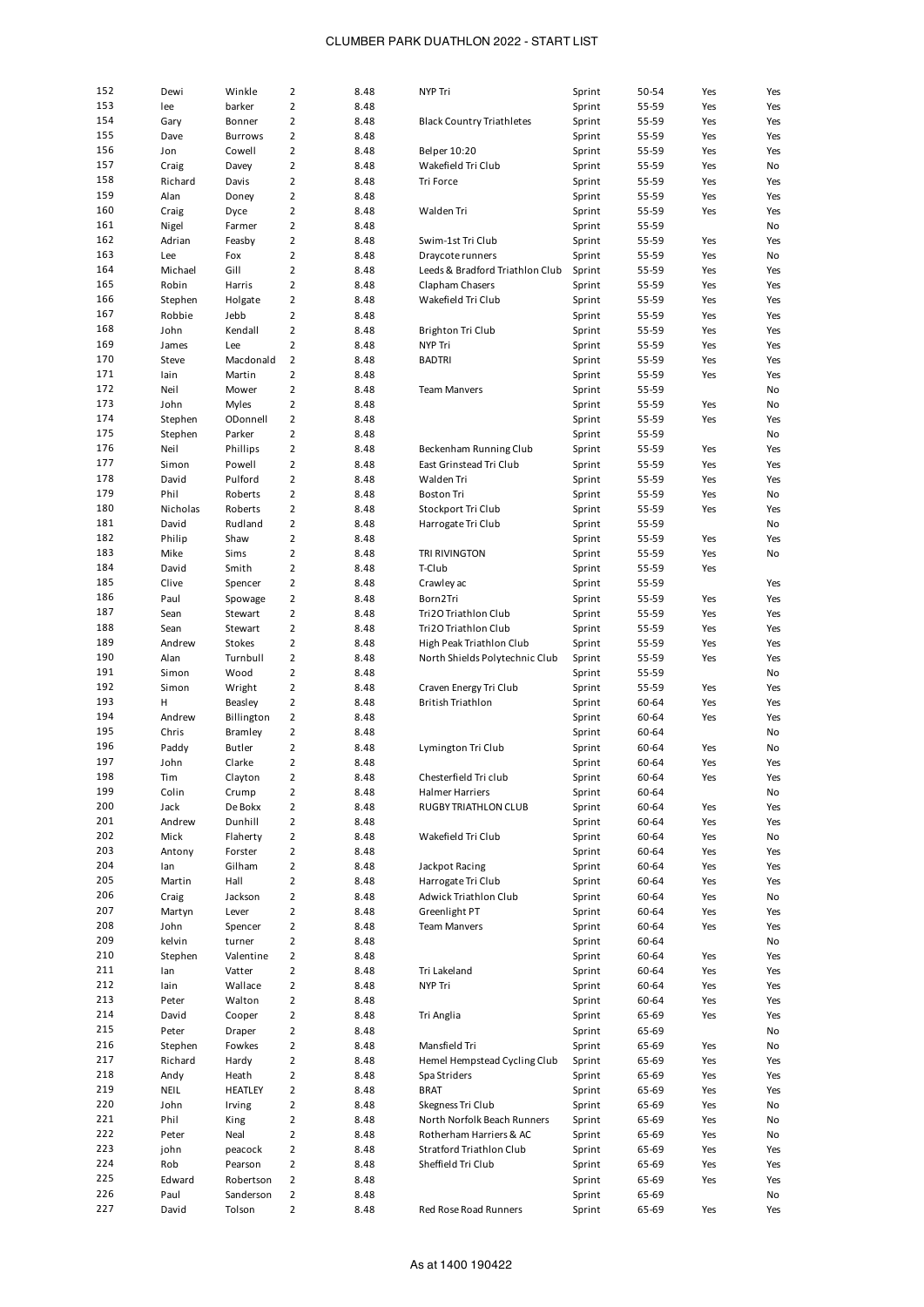| 228        | Paul           | Turner               | $\overline{2}$ | 8.48         | Cheltenham Triathlon Club                | Sprint           | 65-69          | Yes        | Yes        |
|------------|----------------|----------------------|----------------|--------------|------------------------------------------|------------------|----------------|------------|------------|
| 229        | Bob            | White                | $\overline{2}$ | 8.48         | Newark Tri Club                          | Sprint           | 65-69          | Yes        | Yes        |
| 230        | Tony           | Bray                 | $\overline{2}$ | 8.48         |                                          | Sprint           | 70-74          | Yes        | Yes        |
| 231        | Michael        | Cook                 | $\overline{2}$ | 8.48         |                                          | Sprint           | 70-74          | Yes        | Yes        |
| 232        | Frank          | Hird                 | $\overline{2}$ | 8.48         |                                          | Sprint           | 70-74          | Yes        | Yes        |
| 233        | <b>ROBERT</b>  | <b>HODGSON</b>       | $\overline{2}$ | 8.48         |                                          | Sprint           | 70-74          | Yes        | Yes        |
| 234        | David          | Juggins              | $\overline{2}$ | 8.48         | Trentham Running Club                    | Sprint           | 70-74          | Yes        | Yes        |
| 235        | Phil           | Kidd                 | $\overline{2}$ | 8.48         | Wellingborough & District AC             | Sprint           | 70-74          | Yes        | Yes        |
| 236        | Tony           | Prince               | $\overline{2}$ | 8.48         | <b>Ponteland Runners</b>                 | Sprint           | 70-74          | Yes        | No         |
| 237        | Noel           | Stubbs               | $\overline{2}$ | 8.48         | BustinSkin Triathlon Club                | Sprint           | 70-74          | Yes        | Yes        |
| 238        | Peter          | Ward                 | $\overline{2}$ | 8.48         | Royal Navy Triathlon                     | Sprint           | 70-74          | Yes        | Yes        |
| 239        |                | Caborn               | $\overline{2}$ |              |                                          |                  |                |            |            |
|            | John           |                      |                | 8.48         | Skegness Tri Club                        | Sprint           | 75-79          | Yes        | Yes        |
| 240        | David          | Davidson             | $\overline{2}$ | 8.48         | High Peak Triathlon Club                 | Sprint           | 75-79          | Yes        | No         |
| 241        | John           | Shirley              | $\overline{2}$ | 8.48         | Tri Force Herts                          | Sprint           | 75-79          | Yes        | Yes        |
| 242        | Brian          | Stephens             | $\overline{2}$ | 8.48         | Sun City Tri                             | Sprint           | 75-79          | Yes        | No         |
| 243        | John           | Nugent               | $\overline{2}$ | 8.48         | Hoddesdon Tri Club                       | Sprint           | 80-84          | Yes        | Yes        |
| 244        | Thomas         | Edmond               | $\overline{2}$ | 8.48         | Lincoln Tri                              | Sprint Relay     | Sprint Relay   |            |            |
| 245        | Ruth           | Edison               | $\overline{2}$ | 8.48         | Louth AC                                 | Sprint Relay     | Sprint Relay   |            |            |
| 245        | Paul           | Snowden              | $\overline{2}$ | 8.48         | Louth AC                                 | Sprint Relay     | Sprint Relay   |            |            |
| 246        | lan            | Spence               | $\overline{2}$ | 8.48         | Leeds Bradford Tri Club                  | Sprint           | 50-54          |            | No         |
| 247        | Duncan         | Smart                | $\overline{2}$ | 8.48         | Scarborough Paragon CC                   | Sprint           | 50-54          | Yes        | Yes        |
| 248        | Garry          | Davy                 | $\overline{2}$ | 8.48         |                                          | Sprint           | 55-59          |            | No         |
| 249        | James          | Harries              | $\mathbf 1$    | 8.45         | Tri potential                            | Sprint           | 15-19          | Yes        | Yes        |
| 250        | Oli            | Wylde                | $\mathbf 1$    | 8.45         | Craven Energy Triathlon Club             | Sprint           | 15-19          |            | No         |
| 252        | bea            | ferry                | 3              | 8.51         |                                          | Sprint           | 15-19          | Yes        | No         |
| 253        | Beth           | Jones                | 3              | 8.51         | Wakefield Tri Club                       | Sprint           | 15-19          | Yes        | No         |
| 254        | Elizabeth      |                      | 3              | 8.51         |                                          | Sprint           | 15-19          |            |            |
|            |                | Spink                |                |              | Sedgefield Harriers                      |                  |                | Yes        | Yes        |
| 255        | Laura          | <b>Barks</b>         | 3              | 8.51         |                                          | Sprint           | 20-24          |            | No         |
| 256        | Caitlin        | Lefevre              | 3              | 8.51         | Team Dillon                              | Sprint           | $20 - 24$      | Yes        | Yes        |
| 257        | Imogen         | Matthews             | 3              | 8.51         | Univeristy of Nottingham Triathlo Sprint |                  | 20-24          | Yes        | Yes        |
| 258        | Abigail        | Scales               | 3              | 8.51         |                                          | Sprint           | 20-24          | Yes        | Yes        |
| 259        | Beth           | Barclay              | 3              | 8.51         | Ayrodynamic                              | Sprint           | 25-29          | Yes        | Yes        |
| 260        | Tilly          | Bland                | 3              | 8.51         | Wakefield Tri Club                       | Sprint           | 25-29          | Yes        | Yes        |
| 261        | Alice          | Davies               | 3              | 8.51         | Lincoln Tri                              | Sprint           | 25-29          | Yes        | Yes        |
| 262        | Lori           | Handbury             | 3              | 8.51         |                                          | Sprint           | 25-29          |            | Yes        |
| 263        | mollie         | Jebb                 | 3              | 8.51         |                                          | Sprint           | 25-29          |            | Yes        |
| 264        | Olivia         | Neal                 | 3              | 8.51         | Real Fitness Race Team                   | Sprint           | 25-29          | Yes        | No         |
| 265        | Natalie        | Nelson               | 3              | 8.51         |                                          | Sprint           | 25-29          |            | Yes        |
| 266        | Sarah          | Ward                 | 3              | 8.51         | Wakefield Tri Club                       | Sprint           | 25-29          | Yes        | Yes        |
| 267        | Jodie          | Bennett              | 3              | 8.51         | Wakefield Tri Club                       | Sprint           | 30-34          | Yes        | Yes        |
| 268        | Victoria       | Bramley              | 3              | 8.51         |                                          | Sprint           | 30-34          | Yes        | No         |
| 269        |                |                      | 3              |              |                                          |                  |                |            |            |
| 270        | Elanor         | Cadzow               |                | 8.51         | Cambridge Triathlon Club                 | Sprint           | 30-34          | Yes        | Yes        |
|            | Gemma          | Care                 | 3              | 8.51         | Vegan Runners                            | Sprint           | 30-34          |            | No         |
| 271        | Alli           | Coleman              | 3              | 8.51         |                                          | Sprint           | 30-34          | Yes        | Yes        |
| 272        | Samantha       | Jennings             | 3              | 8.51         |                                          | Sprint           | 30-34          | Yes        | Yes        |
| 273        | Hayley         | Parker               | 3              | 8.51         |                                          | Sprint           | 30-34          |            | No         |
| 274        | eleanor        | perkins              | 3              | 8.51         | Chester Tri                              | Sprint           | 30-34          | Yes        | Yes        |
| 275        | Liz            | Saxton               | 3              | 8.51         | <b>ICARUS</b>                            | Sprint           | 30-34          |            | No         |
| 276        | Mallory        | Simmonds             | 3              | 8.51         | Tri London                               | Sprint           | 30-34          | Yes        | Yes        |
| 277        | Annie          | Vergette-Holli 3     |                | 8.51         | Wakefield Tri Club                       | Sprint           | 30-34          |            | No         |
| 278        | Jamie          | Adams                | 3              | 8.51         |                                          | Sprint           | 35-39          |            | Yes        |
| 279        | Kristina       | Basaraba             | 3              | 8.51         | Halmer Harries                           | Sprint           | 35-39          |            | Yes        |
| 280        | Emma           | Frith                | 3              | 8.51         |                                          | Sprint           | 35-39          | Yes        | Yes        |
| 281        | Samantha       | Maher                | 3              | 8.51         |                                          | Sprint           | 35-39          | Yes        | No         |
| 282        | Charlotte      | Pratt                | 3              | 8.51         |                                          |                  | 35-39          |            | No         |
| 283        |                |                      |                |              |                                          |                  |                |            |            |
| 284        |                |                      |                |              |                                          | Sprint           |                |            |            |
| 285        | Ceri           | Shephard             | 3              | 8.51         |                                          | Sprint           | 35-39          | Yes        | Yes        |
|            | holly          | woolford             | 3              | 8.51         | Rugby tri club                           | Sprint           | 35-39          | Yes        | Yes        |
|            | Alexandra      | Bellerby             | 3              | 8.51         | NYP Tri                                  | Sprint           | 40-44          | Yes        | Yes        |
| 286        | Stacey         | Calvert-Masor 3      |                | 8.51         | Lion Squad                               | Sprint           | 40-44          | Yes        | Yes        |
| 287        | Emma           | Collings             | 3              | 8.51         | Tri Rivington                            | Sprint           | 40-44          | Yes        | Yes        |
| 288        | Kellie         | Cuthill              | 3              | 8.51         |                                          | Sprint           | 40-44          | Yes        | No         |
| 289        | Celia          | De Maria             | 3              | 8.51         |                                          | Sprint           | 40-44          | Yes        | Yes        |
| 290        | Zoe            | Dean                 | 3              | 8.51         |                                          | Sprint           | 40-44          |            | No         |
| 291        | Sara           | Eames                | 3              | 8.51         | Chesterfield Tri Club                    | Sprint           | 40-44          | Yes        | Yes        |
| 292        | Beverley       | Firth                | 3              | 8.51         | Evolve Endurance Ltd                     | Sprint           | 40-44          | Yes        | Yes        |
| 293        | Lisa           | Gawthorne            | 3              | 8.51         | Mersey Tri                               | Sprint           | 40-44          | Yes        | Yes        |
| 294        | Vanessa        | Hill                 | 3              | 8.51         | Wakefield Tri Club                       | Sprint           | 40-44          | Yes        | Yes        |
| 295        | Claire         | Hill                 | 3              | 8.51         |                                          | Sprint           | 40-44          |            | No         |
| 296        | Caz            | Kay                  | 3              | 8.51         | Sheffield Tri Club                       | Sprint           | 40-44          | Yes        | Yes        |
| 297        | deborah        | kerry                | 3              | 8.51         | Mansfield Tri                            | Sprint           | 40-44          | Yes        | No         |
| 298        |                |                      |                |              |                                          |                  |                |            |            |
|            | Sarah          | Longfield            | 3              | 8.51         | Ackworth Road Runners                    | Sprint           | 40-44          | Yes        | No         |
| 299        | Gemma          | Lund                 | 3              | 8.51         | Ackworth Road Runners                    | Sprint           | 40-44          |            | No         |
| 300        | jagoda         | malendowicz 3        |                | 8.51         |                                          | Sprint           | 40-44          |            | No         |
| 301        | Anna-Kaisa     | Pietilainen          | 3              | 8.51         | London Frontrunners                      | Sprint           | 40-44          | Yes        | No         |
| 302<br>303 | Katie<br>Katie | Roberts<br>Spendlove | 3<br>3         | 8.51<br>8.51 | <b>Barnsley AC</b>                       | Sprint<br>Sprint | 40-44<br>40-44 | Yes<br>Yes | Yes<br>Yes |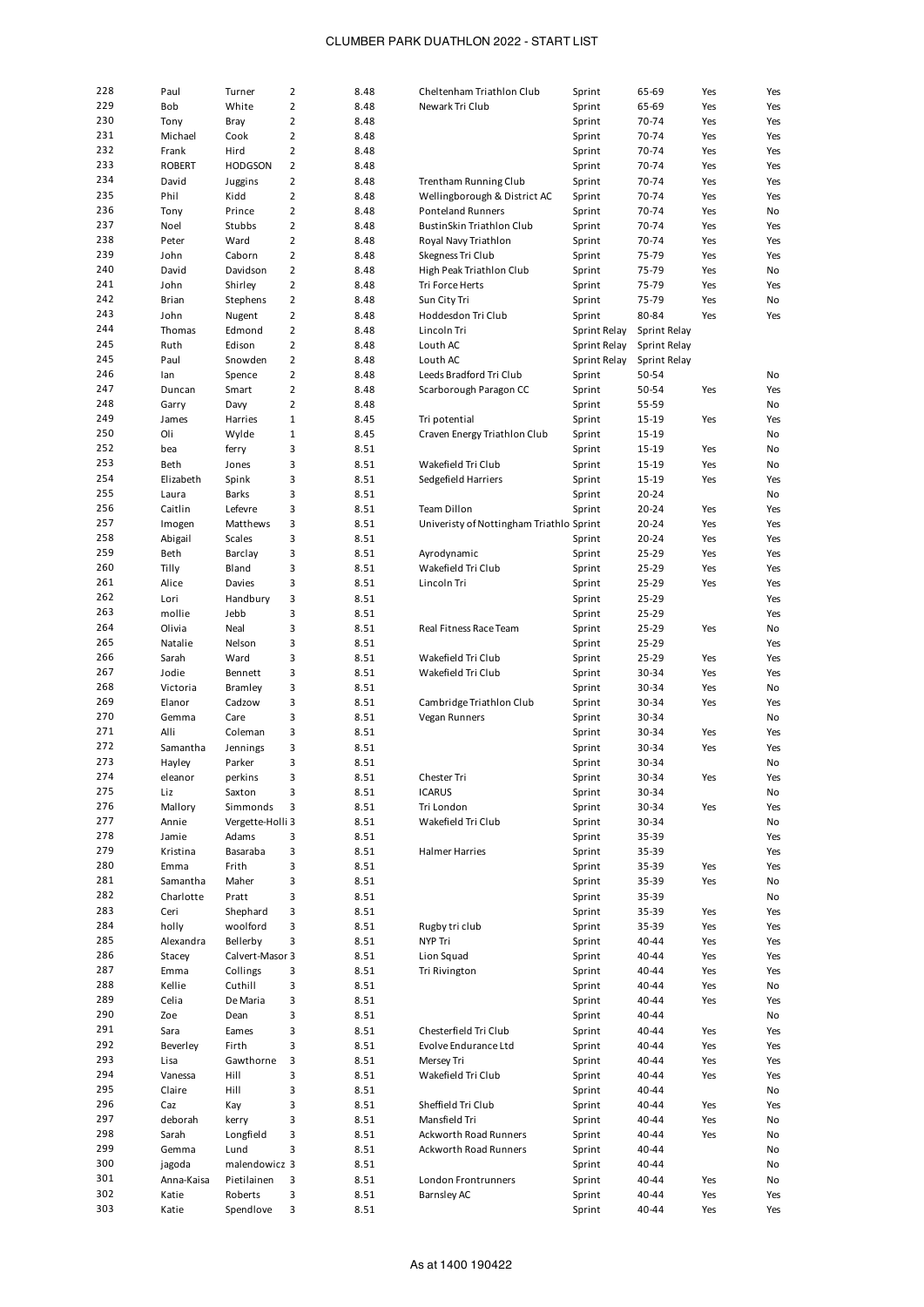| 304 |             |                     |   |      |                                                  |        |       |     |     |
|-----|-------------|---------------------|---|------|--------------------------------------------------|--------|-------|-----|-----|
|     | Jody        | Taylor              | 3 | 8.51 |                                                  | Sprint | 40-44 |     | No  |
| 305 | Joanne      | Timmins             | 3 | 8.51 |                                                  | Sprint | 40-44 |     | No  |
| 306 | Emma        | Town                | 3 | 8.51 | Stomp the Pedal                                  | Sprint | 40-44 | Yes | Yes |
|     |             |                     |   |      |                                                  |        |       |     |     |
| 307 | Helen       | Wilkinson           | 3 | 8.51 | York Triathlon Club                              | Sprint | 40-44 | Yes | Yes |
| 308 | Hannah      | Wilson              | 3 | 8.51 |                                                  | Sprint | 40-44 |     | No  |
|     |             |                     |   |      |                                                  |        |       |     |     |
| 309 | Carla       | Wragg               | 3 | 8.51 | Gainsborough & Morton Striders                   | Sprint | 40-44 |     | No  |
| 310 | Anna        | Bennett             | 3 | 8.51 | <b>MVH Tri Club</b>                              | Sprint | 45-49 | Yes | Yes |
|     |             |                     |   |      |                                                  |        |       |     |     |
| 311 | Charlotte   | <b>Buck</b>         | 3 | 8.51 | <b>British Triathlon</b>                         | Sprint | 45-49 | Yes | Yes |
| 312 | Mel         | Coles               | 3 | 8.51 | Southwell Running Club                           | Sprint | 45-49 |     | No  |
|     |             |                     |   |      |                                                  |        |       |     |     |
| 313 | Helen       | Cooper              | 3 | 8.51 | RAF Triathlon                                    | Sprint | 45-49 | Yes | No  |
| 314 | Wendy       | Crossland           | 3 | 8.51 | Real Fitness Race Team                           | Sprint | 45-49 |     | No  |
|     |             |                     |   |      |                                                  |        |       |     |     |
| 315 | Georgina    | Dunlop              | 3 | 8.51 | Walden Tri                                       | Sprint | 45-49 | Yes | No  |
| 316 | Jane        | Eaton               | 3 | 8.51 | <b>Belper 10:20</b>                              | Sprint | 45-49 | Yes | Yes |
|     |             |                     |   |      |                                                  |        |       |     |     |
| 317 | Hayley      | Fox                 | 3 | 8.51 | Lincoln Wellington Athletic Club                 | Sprint | 45-49 |     | No  |
| 318 | Anna        | Hobbs               | 3 | 8.51 | Valley Striders Triathlon Club                   | Sprint | 45-49 | Yes | Yes |
| 319 |             |                     |   |      |                                                  |        |       |     |     |
|     | Fiona       | Kesteven            | 3 | 8.51 | Real Fitness Race Team                           | Sprint | 45-49 | Yes | Yes |
| 320 | Zoe         | Lamerton            | 3 | 8.51 | <b>DRC</b> Tri                                   | Sprint | 45-49 | Yes | Yes |
| 321 |             |                     | 3 | 8.51 | Hereford Triathlon Club                          |        |       | Yes | Yes |
|     | Deanna      | Mammatt             |   |      |                                                  | Sprint | 45-49 |     |     |
| 322 | Terri       | Mason               | 3 | 8.51 | Wakefield tri                                    | Sprint | 45-49 | Yes | Yes |
| 323 | Louise      | Maxwell             | 3 | 8.51 |                                                  | Sprint | 45-49 |     | No  |
|     |             |                     |   |      |                                                  |        |       |     |     |
| 324 | Hannah      | Quay                | 3 | 8.51 | Reading CC                                       | Sprint | 45-49 | Yes | Yes |
| 325 | fiona       | smith               | 3 | 8.51 |                                                  | Sprint | 45-49 | Yes | Yes |
|     |             |                     |   |      |                                                  |        |       |     |     |
| 326 | Caryl       | Williams            | 3 | 8.51 | Bynea                                            | Sprint | 45-49 | Yes | Yes |
| 327 | Helen       | Young               | 3 | 8.51 | Totley AC                                        | Sprint | 45-49 | Yes | No  |
|     |             |                     |   |      |                                                  |        |       |     |     |
| 328 | Alison      | Blackwell           | 3 | 8.51 | West Suffolk Wheelers                            | Sprint | 50-54 | Yes | Yes |
| 329 | Dean        | Cross               | 3 | 8.51 |                                                  | Sprint | 50-54 |     | No  |
|     |             |                     |   |      |                                                  |        |       |     |     |
| 330 | Louise      | Greenough           | 3 | 8.51 | Grimsby Triathlon Club                           | Sprint | 50-54 |     | No  |
| 331 | Lisa        | Hall                | 3 | 8.51 | Harrogate Tri Club                               | Sprint | 50-54 |     | No  |
|     |             |                     |   |      |                                                  |        |       |     |     |
| 332 | Maxine      | Hamilton            | 3 | 8.51 | Dewsbury Road Runners                            | Sprint | 50-54 | Yes | Yes |
| 333 | ANGELA      | <b>HANNON-FLAI3</b> |   | 8.51 | Wakefield Tri Club                               | Sprint | 50-54 | Yes | No  |
|     |             |                     |   |      |                                                  |        |       |     |     |
| 334 | Debbie      | Hill                | 3 | 8.51 | Wakefield Tri Club                               | Sprint | 50-54 | Yes | Yes |
| 335 | Elise       | Hollowell           | 3 | 8.51 |                                                  | Sprint | 50-54 | Yes | No  |
|     |             |                     |   |      |                                                  |        |       |     |     |
| 336 | Katie       | Jackson             | 3 | 8.51 | Bingham Tri Club                                 | Sprint | 50-54 | Yes | Yes |
| 337 | Diane       | Jessop              | 3 | 8.51 | Wakefield Tri Club                               | Sprint | 50-54 | Yes | Yes |
|     |             |                     |   |      |                                                  |        |       |     |     |
| 338 | Angela      | Joiner-Handy 3      |   | 8.51 | West Suffolk Wheelers                            | Sprint | 50-54 | Yes | Yes |
| 339 | Claire      | Lowe                | 3 | 8.51 | 4T Cyclopark                                     | Sprint | 50-54 | Yes | Yes |
|     |             |                     |   |      |                                                  |        |       |     |     |
| 340 | Amanda      | Marshall            | 3 | 8.51 |                                                  | Sprint | 50-54 | Yes | Yes |
| 341 | Joanne      | Matthews            | 3 | 8.51 | <b>Team Bottrill</b>                             | Sprint | 50-54 | Yes | Yes |
|     |             |                     |   |      |                                                  |        |       |     |     |
| 342 | Lorraine    | Murphy              | 3 | 8.51 | Chesterfield Tri Club                            | Sprint | 50-54 | Yes | Yes |
| 343 | Angela      | Parkin              | 3 | 8.51 | <b>Team Manvers</b>                              | Sprint | 50-54 | Yes | No  |
|     |             |                     |   |      |                                                  |        |       |     |     |
| 344 | Sarah       | Paterson            | 3 | 8.51 | Tri Energy                                       | Sprint | 50-54 | Yes | Yes |
| 345 | Tracy       | Smith               | 3 | 8.51 |                                                  | Sprint | 50-54 |     | No  |
|     |             |                     |   |      |                                                  |        |       |     |     |
| 346 | sue         | taft                | 3 | 8.51 | Jolly Tri Club                                   | Sprint | 50-54 |     | No  |
| 347 | Lily        | Tsang               | 3 | 8.51 | Bingham Tri Club                                 | Sprint | 50-54 | Yes | No  |
|     |             |                     |   |      |                                                  |        |       |     |     |
| 348 | Louise      | Turnbull            | 3 | 8.51 | North Shields Polytechnic Club                   | Sprint | 50-54 | Yes | Yes |
| 349 | Elaine      | White               | 3 | 8.51 | Wakefield Tri Club                               | Sprint | 50-54 | Yes | Yes |
|     |             |                     |   |      |                                                  |        |       |     |     |
| 350 | Tracey      | Wright              | 3 | 8.51 | Wakefield Tri Club                               | Sprint | 50-54 | Yes | No  |
| 351 | Philippa    | Baker               | з | 8.51 |                                                  | Sprint | 55-59 |     | No  |
| 352 |             |                     |   |      |                                                  |        |       |     |     |
|     | Jayne       | Baldwin             | 3 | 8.51 | Lincs Squad                                      | Sprint | 55-59 | Yes | Yes |
| 353 | Ruth        | Bywater             | 3 | 8.51 | Sheffield Tri Club                               | Sprint | 55-59 | Yes | No  |
| 354 | Deb         | Davey               | 3 | 8.51 | Wakefield Tri Club                               |        |       |     | No  |
|     |             |                     |   |      |                                                  | Sprint | 55-59 | Yes |     |
| 355 | Cathy       | Dawson              | 3 | 8.51 | Warrington Tri Club                              | Sprint | 55-59 | Yes | Yes |
| 356 | Christina   | Dove                | 3 | 8.51 |                                                  | Sprint | 55-59 | Yes | Yes |
|     |             |                     |   |      |                                                  |        |       |     |     |
| 357 | Alison      | Fox                 | 3 | 8.51 | <b>AM Activ</b>                                  | Sprint | 55-59 | Yes | Yes |
| 358 | Sarah       | Gill                | 3 | 8.51 |                                                  | Sprint | 55-59 | Yes | Yes |
|     |             |                     |   |      |                                                  |        |       |     |     |
| 359 | Anne        | Hegarty             | 3 | 8.51 | Totley AC                                        | Sprint | 55-59 |     | Yes |
| 360 | Mandy       | Mcgonigle           | з | 8.51 | <b>Total Transition Triathlon Coachir Sprint</b> |        | 55-59 | Yes | No  |
|     |             |                     |   |      |                                                  |        |       |     |     |
| 361 | Nicola      | Mcphun              | 3 | 8.51 | East Hull Harriers & AC                          | Sprint | 55-59 | Yes | No  |
| 362 | Debbie      | Parker              | 3 | 8.51 |                                                  | Sprint | 55-59 |     | No  |
|     |             |                     |   |      |                                                  |        |       |     |     |
| 363 | Suzanne     | Sharp               | 3 | 8.51 | One Life Racing                                  | Sprint | 55-59 | Yes | Yes |
| 364 | <b>DAWN</b> | <b>SMITH</b>        | 3 | 8.51 |                                                  | Sprint | 55-59 | Yes | Yes |
|     |             |                     |   |      |                                                  |        |       |     |     |
| 365 | Diane       | Spencer             | з | 8.51 | <b>Team Manvers</b>                              | Sprint | 55-59 | Yes | Yes |
| 366 | Jo          | Wallace             | 3 | 8.51 | NYP Tri                                          | Sprint | 55-59 | Yes | Yes |
|     |             |                     |   |      |                                                  |        |       |     |     |
| 367 | Joanna      | Bishop              | 3 | 8.51 |                                                  | Sprint | 60-64 | Yes | No  |
| 368 | Ann         | Cook                | 3 | 8.51 |                                                  | Sprint | 60-64 | Yes | Yes |
| 369 |             |                     |   |      |                                                  |        |       |     |     |
|     | Pam         | Dutton              | 3 | 8.51 | <b>ICARUS</b>                                    | Sprint | 60-64 | Yes | No  |
| 370 | Diane       | Farmer              | 3 | 8.51 | Marshall Milton Keynes AC                        | Sprint | 60-64 | Yes | Yes |
| 371 |             |                     |   |      |                                                  |        |       |     |     |
|     | Caroline    | Fuller              | 3 | 8.51 | City of Sheffield and Dearne AC                  | Sprint | 60-64 |     | No  |
| 372 | Clare       | Grindrod            | 3 | 8.51 | Farnham Triathlon Club                           | Sprint | 60-64 | Yes | Yes |
| 373 | Catherine   | Hotchkiss           | 3 | 8.51 |                                                  |        | 60-64 |     |     |
|     |             |                     |   |      |                                                  | Sprint |       | Yes | Yes |
| 374 | Ros         | Jackson             | 3 | 8.51 | Louth AC                                         | Sprint | 60-64 | Yes | Yes |
| 375 | Janine      | Pattison            | 3 | 8.51 | Zoom Triathlon CLub                              | Sprint | 60-64 | Yes |     |
|     |             |                     |   |      |                                                  |        |       |     | Yes |
| 376 | Dawne       | Ward                | 3 | 8.51 |                                                  | Sprint | 60-64 | Yes | Yes |
| 377 | Sally       |                     | 3 | 8.51 | Tri2O Triathlon Club                             | Sprint | 60-64 |     |     |
|     |             | Waterman            |   |      |                                                  |        |       | Yes | Yes |
|     |             |                     |   |      |                                                  |        |       |     |     |
| 378 | Suzanne     | Young               | 3 | 8.51 | <b>Tadcaster Harriers</b>                        | Sprint | 60-64 |     | No  |
| 379 | Sue         | Clarke              | 3 | 8.51 |                                                  | Sprint | 65-69 | Yes | Yes |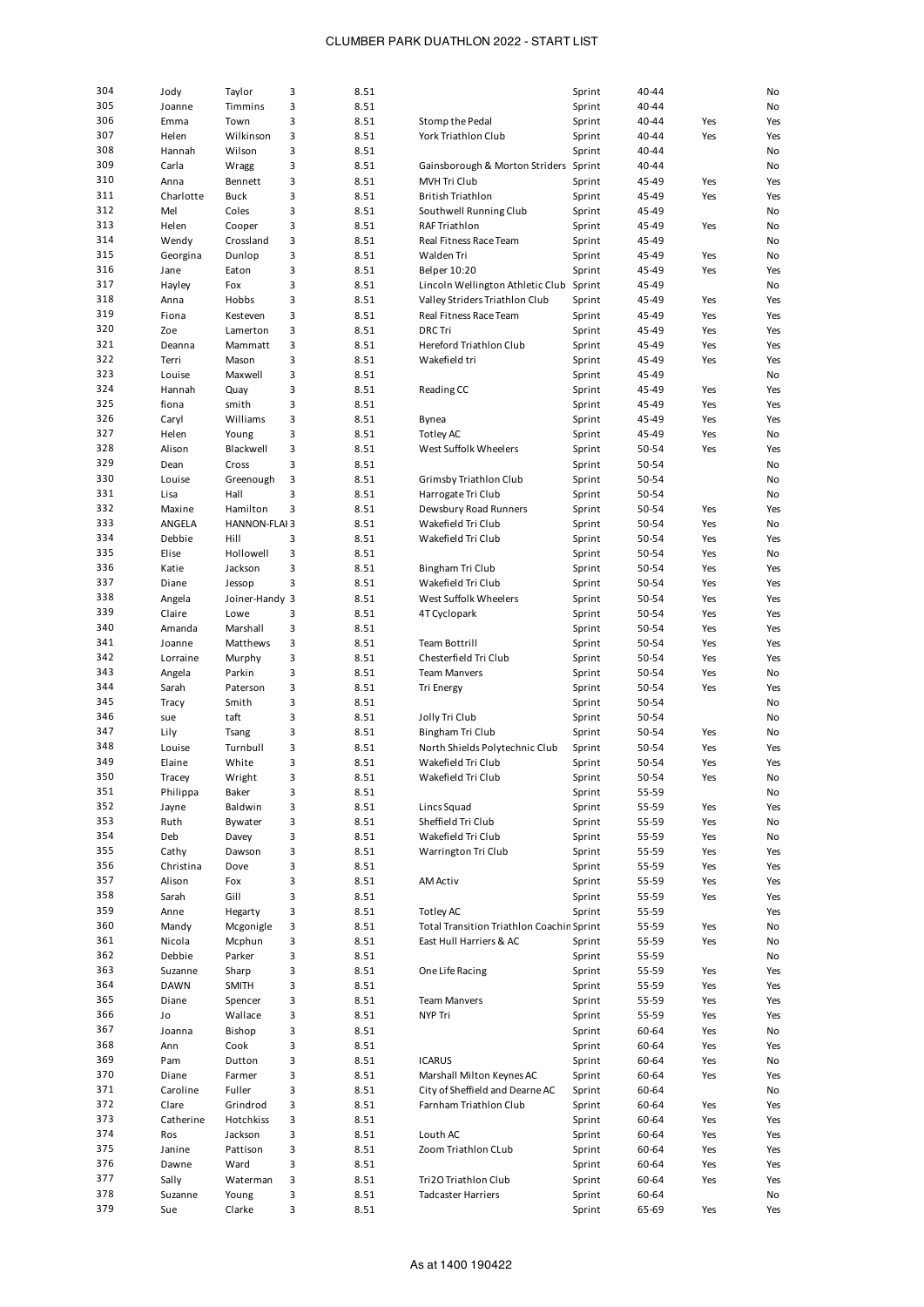| 380 | Karen    | Cole                 | 3              | 8.51 | Roding Valley Tri               | Sprint   | 65-69 | Yes | Yes |
|-----|----------|----------------------|----------------|------|---------------------------------|----------|-------|-----|-----|
| 381 | Karen    | Hames                | 3              | 8.51 | <b>WBC</b>                      | Sprint   | 65-69 | Yes | No  |
| 382 | Heather  | Lambert              | 3              | 8.51 |                                 | Sprint   | 65-69 | Yes | Yes |
| 383 |          | Lever                | 3              | 8.51 | Greenlight PT                   |          |       | Yes | Yes |
|     | Stella   |                      |                |      |                                 | Sprint   | 65-69 |     |     |
| 384 | Hilary   | Markland             | 3              | 8.51 |                                 | Sprint   | 65-69 | Yes | Yes |
| 385 | Kaz      | Tarry                | 3              | 8.51 |                                 | Sprint   | 65-69 |     | No  |
| 386 | Janet    | Tolson               | 3              | 8.51 | Craven Energy Tri Club          | Sprint   | 65-69 | Yes | Yes |
| 387 | Jenny    | Wakeman              | 3              | 8.51 | Barnsley AC                     | Sprint   | 65-69 | Yes | Yes |
| 388 | CAROLINE | <b>BOYD SOUTHE 3</b> |                | 8.51 | MALTBY RUNNING CLUB             | Sprint   | 70-74 | Yes | Yes |
| 389 | Pam      | Oliver               | 3              | 8.51 | High Peak Triathlon Club        | Sprint   | 70-74 | Yes | Yes |
| 390 | Mary     | Swindles             | 3              | 8.51 | Hillingdon Triathletes          | Sprint   | 70-74 | Yes | Yes |
| 391 | Yvonne   | Twelvetree           | 3              | 8.51 |                                 | Sprint   | 70-74 | Yes | Yes |
| 392 |          |                      | 3              |      |                                 |          |       |     |     |
|     | Naomi    | Rudland              |                | 8.51 |                                 | Sprint   | 25-29 |     | No  |
| 393 | Sarah    | Noble                | 3              | 8.51 |                                 | Sprint   | 30-34 | Yes | No  |
| 394 | Rachel   | Davies               | 3              | 8.51 | <b>ATAC</b>                     | Sprint   | 30-34 | Yes | Yes |
| 395 | Claire   | Thompson             | 3              | 8.51 | Vale Royal AC                   | Sprint   | 45-49 | Yes | Yes |
| 396 |          |                      | 3              |      |                                 |          |       |     |     |
| 397 |          |                      | 3              |      |                                 |          |       |     |     |
| 398 |          |                      | 3              |      |                                 |          |       |     |     |
| 399 |          |                      | 3              |      |                                 |          |       |     |     |
| 400 |          |                      | 3              |      |                                 |          |       |     |     |
| 401 | Jack     | Atherton             | 4              | 9.02 |                                 | Standard | 17-19 |     | No  |
| 402 | Jack     | ROSE                 | 4              | 9.02 | South Central Academy           | Standard | 17-19 | Yes | Yes |
| 403 |          |                      |                | 9.02 |                                 | Standard |       | Yes | Yes |
|     | Dylan    | Theedam parr 4       |                |      |                                 |          | 17-19 |     |     |
| 404 | Adam     | Connellan            | 4              | 9.02 | Wakefield Tri Club              | Standard | 25-29 | Yes | Yes |
| 405 | Sam      | Ellis                | $\overline{4}$ | 9.02 |                                 | Standard | 25-29 |     | No  |
| 406 | Karim    | Hammad               | 4              | 9.02 | Mersey Tri                      | Standard | 25-29 | Yes | Yes |
| 407 | James    | Naldrett             | 4              | 9.02 | Windrush Triathlon Club         | Standard | 25-29 | Yes | Yes |
| 408 | Sam      | Aspinwall            | 4              | 9.02 | Sale Harriers Manchester        | Standard | 30-34 | Yes | Yes |
| 409 | Steve    | Bannister            | 4              | 9.02 | Raw Fitness                     | Standard | 30-34 | Yes | Yes |
| 410 | Martyn   | Bonner               | 4              | 9.02 |                                 | Standard | 30-34 |     | No  |
| 411 | Eddy     | <b>Burrows</b>       | 4              | 9.02 |                                 | Standard | 30-34 |     | No  |
| 412 | Jacob    | Ellis-Jones          | 4              | 9.02 |                                 | Standard | 30-34 | Yes | No  |
| 413 |          |                      | 4              |      |                                 |          |       |     |     |
|     | Anthony  | English              |                | 9.02 | Absolute Tri                    | Standard | 30-34 | Yes | No  |
| 414 | Henry    | Farrell              | 4              | 9.02 |                                 | Standard | 30-34 | Yes | Yes |
| 415 | Jonathan | Fewings              | 4              | 9.02 |                                 | Standard | 30-34 |     | No  |
| 416 | Carl     | Gibson               | 4              | 9.02 | <b>Humber Triathletes</b>       | Standard | 30-34 | Yes | Yes |
| 417 | Jack     | Hazeldine            | 4              | 9.02 |                                 | Standard | 30-34 | Yes | Yes |
| 418 | Robert   | Hodgkinson           | 4              | 9.02 |                                 | Standard | 30-34 |     | No  |
| 419 | Stuart   | King                 | 4              | 9.02 | Lincoln Tri                     | Standard | 30-34 | Yes | Yes |
| 420 | Oliver   | Matharu              | 4              | 9.02 | Holme Pierrepont RC             | Standard | 30-34 |     | Yes |
| 421 | Danny    | Orr                  | 4              | 9.02 |                                 | Standard | 30-34 | Yes | No  |
| 422 | Thomas   | Richardson           | $\overline{4}$ | 9.02 | Bassetlaw Tri Club              | Standard | 30-34 | Yes | No  |
| 423 | Peter    |                      | 4              | 9.02 | Halesowen Tri                   | Standard | 30-34 | Yes | Yes |
| 424 |          | Rought               |                |      |                                 |          |       |     |     |
|     | Jack     | Skelton              | 4              | 9.02 | Off That Couch Fitness          | Standard | 30-34 |     | Yes |
| 425 | Graham   | Taylor               | 4              | 9.02 | Real Fitness Race Team          | Standard | 30-34 | Yes | Yes |
| 426 | Jonathan | Tindall              | 4              | 9.02 | Telford Triathlon Club          | Standard | 30-34 | Yes | Yes |
| 427 | Evan     | Williams             | 4              | 9.02 | Cleethorpes Tri Club            | Standard | 30-34 |     | No  |
| 428 | Luke     | Ashburner            | 4              | 9.02 | T-Club                          | Standard | 35-39 | Yes | Yes |
| 429 | Adam     | Baker                | 4              | 9.02 | RAF Triathlon                   | Standard | 35-39 | Yes | Yes |
| 430 | Rich     | Benson               | $\sqrt{4}$     | 9.02 |                                 | Standard | 35-39 | Yes | Yes |
| 431 | Sean     | <b>Burke</b>         | 4              | 9.02 | Real Fitness Race Team          | Standard | 35-39 | Yes | Yes |
| 432 | david    | camps                | 4              | 9.02 |                                 | Standard | 35-39 | Yes | No  |
| 433 | Adam     | Coates               | 4              | 9.02 |                                 | Standard | 35-39 | Yes | No  |
| 434 | Sam      | Coe                  | 4              | 9.02 |                                 | Standard | 35-39 |     | No  |
| 435 |          |                      |                |      |                                 |          |       |     |     |
|     | Nick     | Cooper               | $\sqrt{4}$     | 9.02 |                                 | Standard | 35-39 |     | Yes |
| 436 | Richard  | Copley               | 4              | 9.02 |                                 | Standard | 35-39 |     | No  |
| 437 | Alex     | Doherty              | 4              | 9.02 | Drag2zero                       | Standard | 35-39 | Yes | Yes |
| 438 | lan      | Fearnley             | 4              | 9.02 |                                 | Standard | 35-39 |     | No  |
| 439 | Aly      | Hadfield             | 4              | 9.02 | Tri London                      | Standard | 35-39 | Yes | Yes |
| 440 | Scott    | Hinchcliffe          | $\sqrt{4}$     | 9.02 | <b>Barnsley AC</b>              | Standard | 35-39 |     | No  |
| 441 | Chris    | Kilburn              | 4              | 9.02 | <b>ICARUS</b>                   | Standard | 35-39 | Yes | No  |
| 442 | Chris    | Larvin               | 4              | 9.02 |                                 | Standard | 35-39 | Yes | No  |
| 443 | Mark     | Leyland              | 4              | 9.02 |                                 | Standard | 35-39 |     | No  |
| 444 | Nick     | Oehring              | 4              | 9.02 |                                 | Standard | 35-39 |     | No  |
| 445 | John     | Peasland             | $\sqrt{4}$     | 9.02 |                                 | Standard | 35-39 |     | No  |
| 446 |          |                      | $\sqrt{4}$     |      |                                 |          |       |     |     |
|     | Ryan     | Scott                |                | 9.02 |                                 | Standard | 35-39 | Yes | No  |
| 447 | Michael  | Simpson              | 4              | 9.02 |                                 | Standard | 35-39 |     | Yes |
| 448 | Tom      | Allen                | 4              | 9.02 | West Yorkshire Police Triathlon | Standard | 40-44 | Yes | No  |
| 449 | Dave     | Asher                | 4              | 9.02 | 100% Tri                        | Standard | 40-44 | Yes | Yes |
| 450 | Chris    | Birkett              | $\sqrt{4}$     | 9.02 | City of Hull AC                 | Standard | 40-44 |     | No  |
| 451 | Paskell  | Blackwell            | 4              | 9.02 | Harlow Tri Club                 | Standard | 40-44 | Yes | Yes |
| 452 | James    | Bottomley            | 4              | 9.02 |                                 | Standard | 40-44 |     | Yes |
| 453 | Simon    | Britton              | $\sqrt{4}$     | 9.02 |                                 | Standard | 40-44 |     | No  |
| 454 | lan      | Collings             | 4              | 9.02 | Tri Rivington                   | Standard | 40-44 | Yes | Yes |
| 455 | Andy     | Coole                | 4              | 9.02 | Real Fitness Race Team          | Standard | 40-44 | Yes | Yes |
|     |          |                      |                |      |                                 |          |       |     |     |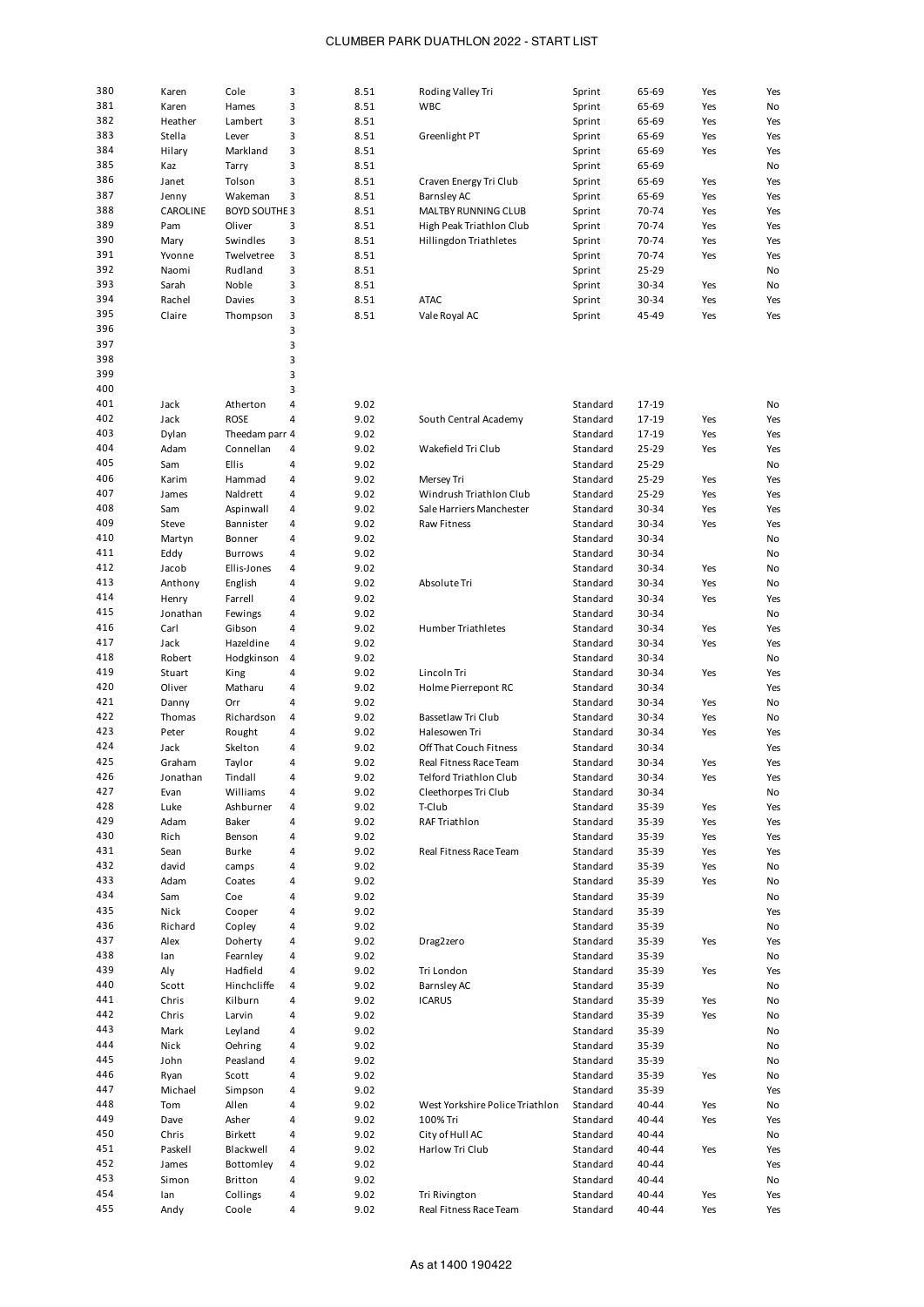| 456        | Matt       | Cooper          | 4      | 9.02 |                                 | Standard | 40-44 |     | Yes |
|------------|------------|-----------------|--------|------|---------------------------------|----------|-------|-----|-----|
| 457        | Mark       | Cox             | 4      | 9.02 | Leeds & Bradford Triathlon Club | Standard | 40-44 | Yes | No  |
| 458        |            |                 |        |      |                                 |          |       |     |     |
|            | Marc       | Daigneault      | 4      | 9.02 | <b>EDNX</b>                     | Standard | 40-44 | Yes | No  |
| 459        | Will       | Davis           | 4      | 9.02 |                                 | Standard | 40-44 |     | No  |
| 460        | Kevin      | Dean            | 4      | 9.02 |                                 | Standard | 40-44 |     | Yes |
| 461        | Simon      | Hall            | 4      | 9.02 | Huckson / Torq                  | Standard | 40-44 | Yes | Yes |
| 462        | Jon-Paul   | Hemmings        | 4      | 9.02 | 100% Tri                        | Standard | 40-44 | Yes | Yes |
| 463        |            |                 | 4      | 9.02 |                                 | Standard | 40-44 |     | No  |
|            | James      | hughes          |        |      |                                 |          |       |     |     |
| 464        | Darren     | Hull            | 4      | 9.02 | Sheffield Tri Club              | Standard | 40-44 | Yes | Yes |
| 465        | David      | Hunt            | 4      | 9.02 | Wakefield Tri Club              | Standard | 40-44 | Yes | Yes |
| 466        | Owen       | James           | 4      | 9.02 | Kimberworth Striders            | Standard | 40-44 | Yes | Yes |
| 467        | Andrew     | Kaufman         | 4      | 9.02 |                                 | Standard | 40-44 | Yes | Yes |
| 468        | David      | Key             | 4      | 9.02 | Off That Couch Fitness          | Standard | 40-44 | Yes | No  |
|            |            |                 |        |      |                                 |          |       |     |     |
| 469        | Withdrawal |                 |        | 9.02 |                                 |          |       |     |     |
| 470        | Barry      | Maskell         | 4      | 9.02 | Leeds & Bradford Triathlon Club | Standard | 40-44 | Yes | No  |
| 471        | Andrew     | Neilands        | 4      | 9.02 | Wakefield Tri Club              | Standard | 40-44 | Yes | No  |
| 472        | Kevin      | Pears           | 4      | 9.02 |                                 | Standard | 40-44 | Yes | No  |
| 473        | Jose Ramon | Polo Lopez      | 4      | 9.02 | Hillingdon Triathletes          | Standard | 40-44 | Yes | Yes |
| 474        |            |                 | 4      |      |                                 |          |       |     |     |
|            | Ben        | Price           |        | 9.02 | Western Tempo                   | Standard | 40-44 | Yes | No  |
| 475        | Andy       | Ross            | 4      | 9.02 |                                 | Standard | 40-44 | Yes | Yes |
| 476        | Richard    | Shephard        | 4      | 9.02 |                                 | Standard | 40-44 | Yes | Yes |
| 477        | Wojtek     | Siodelski       | 4      | 9.02 | <b>Totley AC</b>                | Standard | 40-44 |     | No  |
| 478        | Clive      | Smith           | 4      | 9.02 | Leeds & Bradford Triathlon Club | Standard | 40-44 | Yes | Yes |
| 479        | Lee        | Spence-Hill     | 4      | 9.02 |                                 | Standard | 40-44 | Yes | Yes |
|            |            |                 |        |      |                                 |          |       |     |     |
| 480        | Peter      | Staniland       | 4      | 9.02 | Halesowen Tri                   | Standard | 40-44 | Yes | Yes |
| 481        | John       | Sutherns        | 4      | 9.02 | <b>TFN Tri Club</b>             | Standard | 40-44 |     | Yes |
| 482        | Peter      | Sutton          | 4      | 9.02 | Tri Force Endurance             | Standard | 40-44 | Yes | Yes |
| 483        | Justin     | Synan           | 4      | 9.02 | Triathlon Coaching UK           | Standard | 40-44 | Yes | No  |
| 484        | James      | Taylor          | 4      | 9.02 |                                 | Standard | 40-44 |     | No  |
|            |            |                 |        |      |                                 |          |       |     |     |
| 485        | Leo        | Timmins         | 4      | 9.02 | <b>Stadium Runners</b>          | Standard | 40-44 | Yes | Yes |
| 486        | Matt       | Ward            | 4      | 9.02 |                                 | Standard | 40-44 | Yes | No  |
| 487        | Tom        | Whalley         | 4      | 9.02 |                                 | Standard | 40-44 |     | No  |
| 488        | Simon      | Mowbray         | 4      | 9.02 |                                 | Standard | 35-39 | Yes | No  |
| 489        | Richard    | Williams        | 4      | 9.02 | <b>Total Tri Training</b>       | Standard | 35-39 | Yes | Yes |
|            |            |                 |        |      |                                 |          |       |     |     |
| 490        | David      | Thomas          | 4      | 9.02 |                                 | Standard | 40-44 | Yes | Yes |
| 491        |            |                 | 4      |      |                                 |          |       |     |     |
| 492        |            |                 | 4      |      |                                 |          |       |     |     |
|            |            |                 |        |      |                                 |          |       |     |     |
| 493        |            |                 | 4      |      |                                 |          |       |     |     |
|            |            |                 |        |      |                                 |          |       |     |     |
| 494        |            |                 | 4      |      |                                 |          |       |     |     |
| 495        | Paul       | Agutter         | 5      | 9.05 |                                 | Standard | 45-49 |     | No  |
| 496        | Gareth     | Allen           | 5      | 9.05 | Wakefield Tri Club              | Standard | 45-49 | Yes | No  |
| 497        | Rob        | Bartholomew 5   |        | 9.05 |                                 | Standard | 45-49 |     | No  |
| 498        | Colin      | <b>Brackley</b> | 5      | 9.05 |                                 | Standard | 45-49 | Yes | No  |
| 499        | Clinton    | <b>Butcher</b>  |        |      |                                 |          |       |     |     |
|            |            |                 | 5      | 9.05 | <b>EZDISC</b>                   | Standard | 45-49 | Yes | Yes |
| 500        | John       | Carr            | 5      | 9.05 |                                 | Standard | 45-49 | Yes | Yes |
| 501        | David      | Clubb           | 5      | 9.05 | Bassetlaw Tri Club              | Standard | 45-49 | Yes | No  |
| 502        | Stephen    | Coy             | 5      | 9.05 | Leeds & Bradford Triathlon Club | Standard | 45-49 | Yes | No  |
| 503        | Ross       | Crombie         | 5      | 9.05 | Grangemouth triathlon club      | Standard | 45-49 | Yes | Yes |
| 504        |            |                 |        |      |                                 |          |       |     |     |
|            |            |                 |        | 9.05 |                                 |          |       |     |     |
| 505        | Darren     | Donald          | 5      | 9.05 | Stockport Tri club              | Standard | 45-49 | Yes | Yes |
| 506        | Dan        | Faulkner        | 5      | 9.05 | <b>TCUK</b>                     | Standard | 45-49 | Yes | Yes |
| 507        |            |                 | 5      | 9.05 | Virtual Test Manager Ltd        | Standard | 45-49 | Yes | Yes |
| 508        | Hedley     | Fletcher        | 5      | 9.05 | BLAYDON HARRIERS & AC           | Standard | 45-49 | Yes | Yes |
| 509        | Mathew     | Goddard         | 5      | 9.05 |                                 | Standard | 45-49 | Yes | Yes |
| 510        |            |                 |        |      |                                 |          |       |     |     |
|            | lan        | Hardcastle      | 5      | 9.05 | Triteam Wessex                  | Standard | 45-49 | Yes | Yes |
| 511        | Scott      | Harriman        | 5      | 9.05 |                                 | Standard | 45-49 |     | No  |
| 512        | Mark       | Jeszke          | 5      | 9.05 |                                 | Standard | 45-49 |     | No  |
| 513        | Carl       | Jones           | 5      | 9.05 | Richmond & Zetland Harriers     | Standard | 45-49 | Yes | No  |
| 514        | Philip     | Kaye            | 5      | 9.05 |                                 | Standard | 45-49 | Yes | Yes |
| 515        | David      | Kinnair         | 5      | 9.05 | EvoVelo                         | Standard | 45-49 | Yes | Yes |
|            |            |                 |        |      |                                 |          |       |     |     |
| 516        | Phil       | Kruse           | 5      | 9.05 | Club Coaction                   | Standard | 45-49 | Yes | Yes |
| 517        | Phillip    | Lockwood-Ho 5   |        | 9.05 |                                 | Standard | 45-49 | Yes | Yes |
| 518        | Sat        | Mann            | 5      | 9.05 |                                 | Standard | 45-49 |     | No  |
| 519        | David      | Mason           | 5      | 9.05 |                                 | Standard | 45-49 | Yes | No  |
| 520        |            |                 |        | 9.05 |                                 |          |       |     |     |
| 521        |            |                 |        |      |                                 |          |       |     |     |
|            | Gary       | Morrison        | 5      | 9.05 | <b>SNCC</b>                     | Standard | 45-49 | Yes | Yes |
| 522        | Patrick    | Munro           | 5      | 9.05 | Derby Triathlon Club            | Standard | 45-49 | Yes | No  |
| 523        | Andy       | Nice            | 5      | 9.05 |                                 | Standard | 45-49 | Yes | No  |
| 524        | Jonny      | Noton           | 5      | 9.05 | 100% Tri                        | Standard | 45-49 | Yes | No  |
| 525        | Brett      | Osler           | 5      | 9.05 | Serpentine RC                   | Standard | 45-49 | Yes | Yes |
| 526        | Richard    | Price           | 5      | 9.05 | <b>Team Manvers</b>             | Standard | 45-49 | Yes | Yes |
|            |            |                 |        |      |                                 |          |       |     |     |
| 527        | Richard    | Robinson        | 5      | 9.05 | Off That Couch Fitness          | Standard | 45-49 | Yes | Yes |
| 528        | Mark       | Robinson        | 5      | 9.05 |                                 | Standard | 45-49 |     | No  |
| 529        |            |                 |        | 9.05 |                                 |          |       |     |     |
| 530<br>531 | Steven     | Scott           | 5<br>5 | 9.05 |                                 | Standard | 45-49 | Yes | Yes |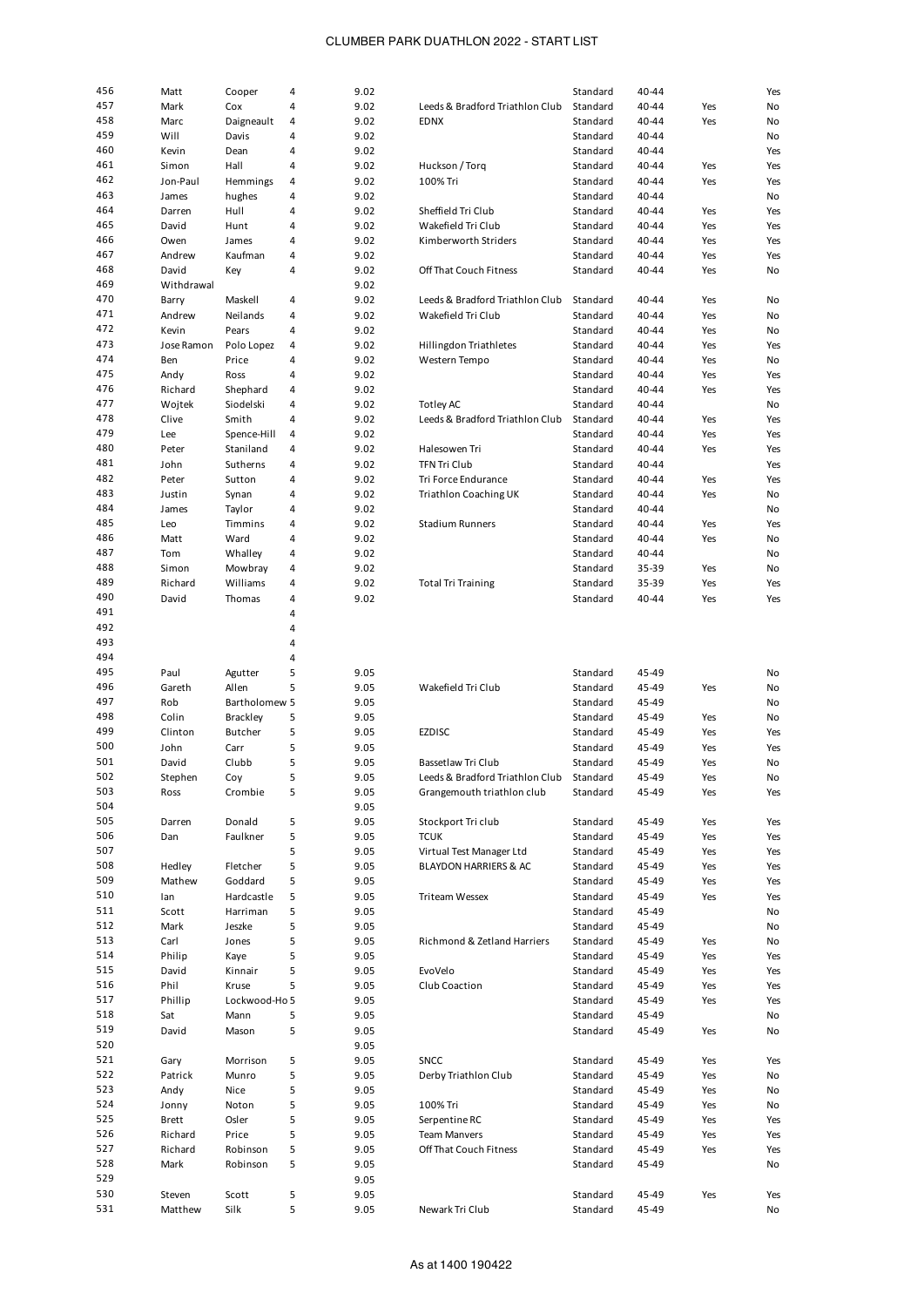| 532 | Dave                  | Smith           | 5 | 9.05 | Leigh Harriers                  | Standard | 45-49 | Yes | Yes       |
|-----|-----------------------|-----------------|---|------|---------------------------------|----------|-------|-----|-----------|
| 533 | Leahn                 | Theedam Parr 5  |   | 9.05 | Smart121                        | Standard | 45-49 | Yes | Yes       |
| 534 | Ben                   | Timperley       | 5 | 9.05 | Chesterfield Tri Club           | Standard | 45-49 | Yes | No        |
| 535 | Jean-Sébastier Vecten |                 | 5 | 9.05 |                                 | Standard | 45-49 | Yes | Yes       |
| 536 | Steven                | Warren          | 5 | 9.05 |                                 | Standard | 45-49 |     | No        |
|     |                       |                 |   |      |                                 |          |       |     |           |
| 537 | Tim                   | Watson          | 5 | 9.05 | Chesterfield Tri Club           | Standard | 45-49 | Yes | No        |
| 538 | Christopher           | Whitfield       | 5 | 9.05 |                                 | Standard | 45-49 | Yes | No        |
| 539 | Jason                 | Williams        | 5 | 9.05 | Race Rapid Duathlon team        | Standard | 45-49 | Yes | Yes       |
| 540 | Craig                 | Young           | 5 | 9.05 | Stafford Tri Club               | Standard | 45-49 | Yes | Yes       |
| 541 | Andrew                | Alcorn          | 5 | 9.05 | <b>Bath Amphibians</b>          | Standard | 50-54 | Yes | Yes       |
| 542 | Simon                 | Bainbridge      | 5 | 9.05 | <b>Triathlon England</b>        | Standard | 50-54 | Yes | Yes       |
| 543 | Shaun                 | <b>Balfe</b>    | 5 | 9.05 | Sleaford Wheelers               | Standard | 50-54 |     | No        |
|     |                       |                 |   |      |                                 |          |       |     |           |
| 544 | David                 | Barnett         | 5 | 9.05 | Jackpot Racing                  | Standard | 50-54 | Yes | Yes       |
| 545 | Mark                  | Booth           | 5 | 9.05 |                                 | Standard | 50-54 | Yes | No        |
| 546 | Mark                  | <b>Bringloe</b> | 5 | 9.05 | Bassetlaw Tri Club              | Standard | 50-54 |     | No        |
| 547 |                       |                 |   | 9.05 |                                 |          |       |     |           |
| 548 | Darron                | Crookes         | 5 | 9.05 |                                 | Standard | 50-54 |     | No        |
| 549 | Andrew                | Dovernor        | 5 | 9.05 | Wakefield                       | Standard | 50-54 | Yes | Yes       |
| 550 |                       |                 |   |      |                                 |          |       |     |           |
|     | Chris                 | Edmundson-H5    |   | 9.05 | Fareham Running Club            | Standard | 50-54 |     | Yes       |
| 551 | Mike                  | Ellis           | 5 | 9.05 | Leeds & Bradford Triathlon Club | Standard | 50-54 |     | No        |
| 552 | Paul                  | Gilbert         | 5 | 9.05 |                                 | Standard | 50-54 | Yes | Yes       |
| 553 | Adam                  | Gordon          | 5 | 9.05 |                                 | Standard | 50-54 |     | No        |
| 554 | Shawn                 | gough           | 5 | 9.05 |                                 | Standard | 50-54 |     | No        |
| 555 | Andy                  | Green           | 5 | 9.05 | Wakefield Tri Club              | Standard | 50-54 | Yes | No        |
| 556 |                       |                 |   |      |                                 |          |       |     |           |
|     | Damian                | Gunn            | 5 | 9.05 |                                 | Standard | 50-54 |     | <b>No</b> |
| 557 | Mark                  | Halton          | 5 | 9.05 |                                 | Standard | 50-54 | Yes | Yes       |
| 558 | Dean                  | Hands           | 5 | 9.05 |                                 | Standard | 50-54 |     | No        |
| 559 | Paul                  | Hartshorne      | 5 | 9.05 | <b>TFN Tri Club</b>             | Standard | 50-54 | Yes | No        |
| 560 | Andy                  | Holladay        | 5 | 9.05 | <b>York Triathlon Club</b>      | Standard | 50-54 | Yes | Yes       |
| 561 | matthew               | kennington      | 5 | 9.05 |                                 | Standard | 50-54 | Yes | <b>No</b> |
| 562 |                       |                 |   |      |                                 |          |       |     |           |
|     | Stuart                | Kitching        | 5 | 9.05 |                                 | Standard | 50-54 |     | No        |
| 563 | Rupert                | Knight          | 5 | 9.05 |                                 | Standard | 50-54 |     | No        |
| 564 | simon                 | lewis           | 5 | 9.05 |                                 | Standard | 50-54 | Yes | Yes       |
| 565 | Jason                 | Lippitt         | 5 | 9.05 | Bassetlaw Tri Club              | Standard | 50-54 | Yes | No        |
| 566 | Ilia                  | Loubenski       | 5 | 9.05 | <b>Edmonton Running Club</b>    | Standard | 50-54 | Yes | Yes       |
| 567 | David                 | Lownds          | 5 | 9.05 |                                 | Standard | 50-54 |     | No        |
|     |                       |                 |   |      |                                 |          |       |     |           |
| 568 | Paul                  | Lunn            | 5 | 9.05 | <b>RIOT RC</b>                  | Standard | 50-54 | Yes | Yes       |
| 569 | Grahame               | Mckenzie        | 5 | 9.05 |                                 | Standard | 50-54 | Yes | Yes       |
| 570 | Paul                  | Miller          | 5 | 9.05 | <b>Inverness Harriers</b>       | Standard | 50-54 | Yes | Yes       |
| 571 | lan                   | Murdey          | 5 | 9.05 | Wigston Phoenix                 | Standard | 50-54 |     | No        |
| 572 | Andy                  | Newham          | 5 | 9.05 | Lincoln Tri                     | Standard | 50-54 | Yes | Yes       |
| 573 | Chris                 | Nicoll          | 5 | 9.05 | Derby Triathlon Club            | Standard | 50-54 | Yes | Yes       |
| 574 |                       |                 |   |      |                                 |          |       |     |           |
|     | lan                   | Pike            | 5 | 9.05 |                                 | Standard | 50-54 |     | No        |
| 575 | Colin                 | Pink            | 5 | 9.05 | Wakefield Tri Club              | Standard | 50-54 | Yes | Yes       |
| 576 | Nick                  | Powis           | 5 | 9.05 |                                 | Standard | 50-54 | Yes | No        |
| 577 | lan                   | Reid            | 5 | 9.05 | 4T Cyclopark                    | Standard | 50-54 | Yes | Yes       |
| 578 | Stephen               | Rowbotham       | 5 | 9.05 | Real Fitness Race Team          | Standard | 50-54 |     | Yes       |
| 579 | lan                   | Samson          | 5 | 9.05 |                                 | Standard | 50-54 | Yes | No        |
| 580 | Tim                   | Savage          | 5 | 9.05 | City of Hull AC                 | Standard | 50-54 | Yes | Yes       |
|     |                       |                 |   |      |                                 |          |       |     |           |
| 581 | mark                  | shepherd        | 5 | 9.05 | Northroad                       | Standard | 50-54 | Yes | No        |
| 582 | Steven                | Smith           | 5 | 9.05 | Louth Tri Club                  | Standard | 50-54 |     | No        |
| 583 |                       |                 |   | 9.05 |                                 |          |       |     |           |
| 584 | Simon                 | Stevens         | 5 | 9.05 | Winchester & District AC        | Standard | 50-54 | Yes | No        |
| 585 | Craig                 | Stewart         | 5 | 9.05 |                                 | Standard | 50-54 | Yes | Yes       |
| 586 | Ed                    | Stivala         | 5 | 9.05 | Team MK                         | Standard | 50-54 | Yes | Yes       |
| 587 |                       | Thomas          | 5 | 9.05 | <b>Bury AFC</b>                 |          |       |     |           |
|     | Brian                 |                 |   |      |                                 | Standard | 50-54 |     | Yes       |
| 588 | Mark                  | Thompson        | 5 | 9.05 |                                 | Standard | 50-54 |     | No        |
| 589 | Russ                  | Tipper          | 5 | 9.05 |                                 | Standard | 50-54 | Yes | No        |
| 590 | Simon                 | Walters         | 5 | 9.05 | Wolds Triathlon Club            | Standard | 50-54 |     | Yes       |
| 591 | Simon                 | Weatherill      | 5 | 9.05 |                                 | Standard | 50-54 |     | No        |
| 592 | Rob                   | Wells           | 5 | 9.05 |                                 | Standard | 50-54 |     | No        |
| 593 | Richard               | Whitelegg       | 5 | 9.05 |                                 | Standard | 50-54 |     | No        |
| 594 |                       |                 |   |      |                                 |          |       |     |           |
|     | Matthew               | Wilson          | 5 | 9.05 | Worcester Tri Club              | Standard | 50-54 | Yes | Yes       |
| 595 | <b>STEPHEN</b>        | WOODUS          | 5 | 9.05 | Prison Service Triathlon Club   | Standard | 50-54 | Yes | Yes       |
| 596 | Marcus                | Grant           | 5 | 9.05 |                                 | Standard | 45-49 | Yes | Yes       |
| 597 | Dave                  | Millard         | 5 | 9.05 | Humber Triathletes              | Standard | 50-54 | Yes | No        |
| 598 | Dean                  | Ramsden         | 5 | 9.05 | TRI RIVINGTON                   | Standard | 50-54 | Yes |           |
| 599 |                       |                 | 5 |      |                                 |          |       |     |           |
| 600 |                       |                 | 5 |      |                                 |          |       |     |           |
|     |                       |                 |   |      |                                 |          |       |     |           |
| 601 |                       |                 | 5 |      |                                 |          |       |     |           |
| 602 | lee                   | barker          | 6 | 9.08 | Team Bottrill                   | Standard | 55-59 | Yes | Yes       |
| 603 | Andy                  | <b>Biggs</b>    | 6 | 9.08 | Durham Tri Club                 | Standard | 55-59 | Yes | Yes       |
| 604 | ANDREW                | <b>BOWLER</b>   | 6 | 9.08 | <b>B2P Triathlon</b>            | Standard | 55-59 | Yes | No        |
| 605 | lan                   | Cardy           | 6 | 9.08 | Springfield Striders            | Standard | 55-59 | Yes | Yes       |
| 606 | Phil                  | Clarke          | 6 | 9.08 |                                 | Standard | 55-59 |     | No        |
| 607 |                       |                 |   |      |                                 |          |       |     |           |
|     | David                 | Cunningham 6    |   | 9.08 | <b>Vector Racing</b>            | Standard | 55-59 | Yes | Yes       |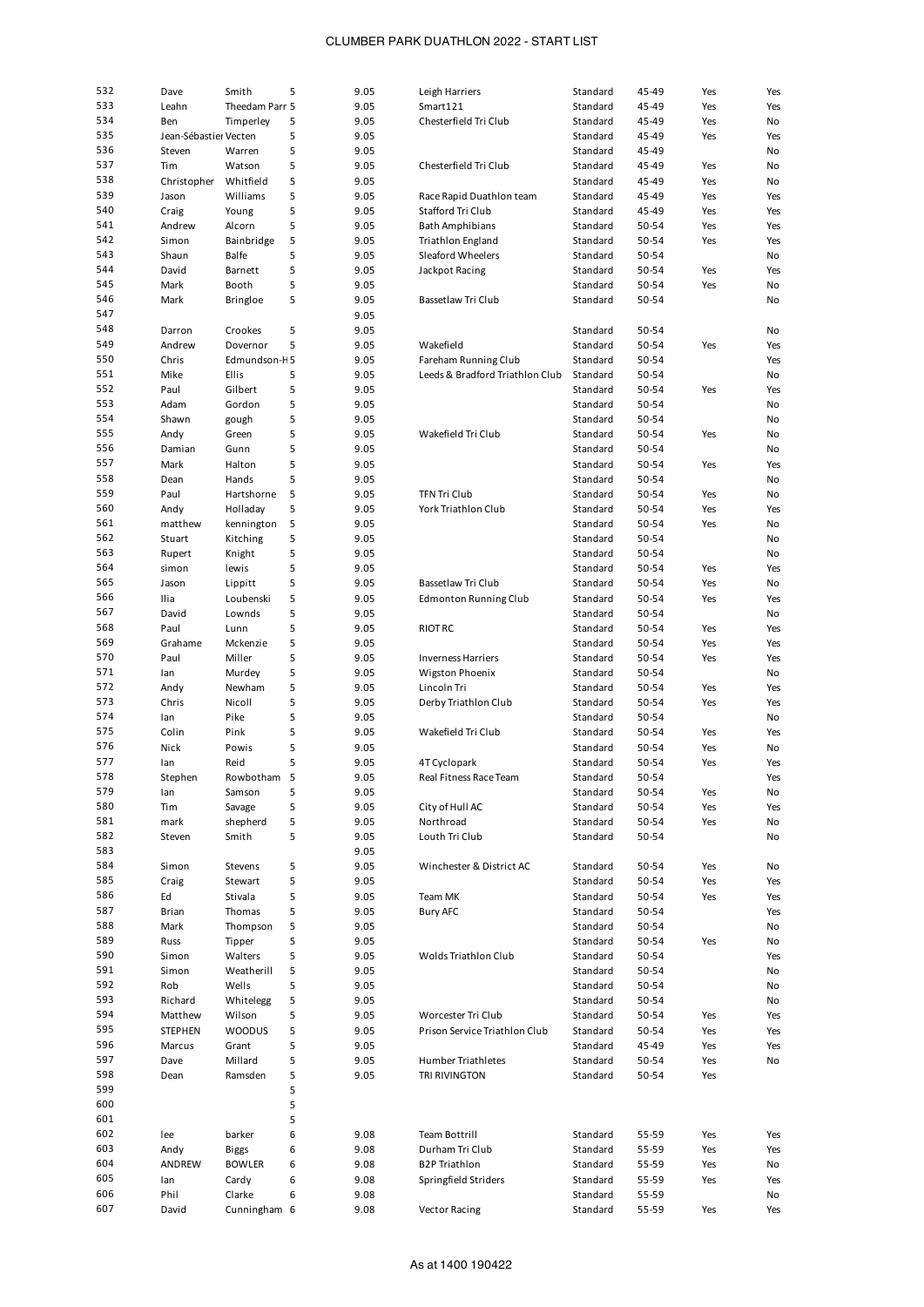| 608 | Eric        | Delmont    | 6              | 9.08 | Challenge Tri Camp Race Team              | Standard | 55-59                        | Yes | No  |
|-----|-------------|------------|----------------|------|-------------------------------------------|----------|------------------------------|-----|-----|
| 609 | Tim         | Fowler     | 6              | 9.08 | Prison Service Triathlon Club             | Standard | 55-59                        | Yes | Yes |
| 610 | Gary        | Freeman    | 6              | 9.08 |                                           | Standard | 55-59                        | Yes | No  |
| 611 | Tony        | Gilbert    | 6              | 9.08 | <b>Bourne Town Harriers</b>               | Standard | 55-59                        | Yes | Yes |
| 612 | Ben         | Greenhalgh | 6              | 9.08 | Cryo-Gen                                  | Standard | 55-59                        | Yes | Yes |
| 613 |             |            |                |      |                                           |          |                              |     |     |
|     | Phil        | Gunn       | 6              | 9.08 |                                           | Standard | 55-59                        |     | No  |
| 614 | Martin      | Hibbert    | 6              | 9.08 | Cleveland Triathlon Club                  | Standard | 55-59                        | Yes | Yes |
| 615 | Andy        | Hopkin     | 6              | 9.08 |                                           | Standard | 55-59                        |     | No  |
| 616 | Steve       | Kitchman   | 6              | 9.08 |                                           | Standard | 55-59                        |     | No  |
| 617 | Rupert      | Ladds      | 6              | 9.08 |                                           | Standard | 55-59                        | Yes | No  |
| 618 | Alan        | Lightfoot  | 6              | 9.08 | Thames Turbo Triathlon                    | Standard | 55-59                        | Yes | Yes |
| 619 | Rob         | Marshall   | 6              | 9.08 | Off That Couch Fitness                    | Standard | 55-59                        | Yes | Yes |
| 620 | Stephen     | McCann     | 6              | 9.08 | <b>Richmond Triathlon</b>                 | Standard | 55-59                        | Yes | No  |
| 621 |             |            |                |      |                                           |          |                              |     |     |
|     | Mark        | Moriarty   | 6              | 9.08 | Wellingborough & District AC              | Standard | 55-59                        | Yes | Yes |
| 622 | Kevin       | Nicholas   | 6              | 9.08 | Leeds & Bradford Triathlon Club           | Standard | 55-59                        | Yes | No  |
| 623 | Christopher | Redding    | 6              | 9.08 | Derby Triathlon Club                      | Standard | 55-59                        | Yes | Yes |
| 624 | Paul        | rogers     | 6              | 9.08 | <b>Black Country Triathletes</b>          | Standard | 55-59                        | Yes | No  |
| 625 | Edward      | Short      | 6              | 9.08 |                                           | Standard | 55-59                        | Yes | Yes |
| 626 | Stewart     | Tennant    | 6              | 9.08 | MANCHESTER TRIATHLON CLUB                 | Standard | 55-59                        | Yes | Yes |
| 627 | Colin       | Thompson   | 6              | 9.08 | Louth Tri Club                            | Standard | 55-59                        |     | No  |
| 628 | Peter       | Woodburn   | 6              | 9.08 |                                           | Standard | 55-59                        | Yes | Yes |
|     |             |            |                |      |                                           |          |                              |     |     |
| 629 | Bob         | Atkinson   | 6              | 9.08 | Ulverston Tri Club                        | Standard | 60-64                        | Yes | Yes |
| 630 | Owen        | Barron     | 6              | 9.08 | Derby Triathlon Club                      | Standard | 60-64                        | Yes | Yes |
| 631 | Andy        | Bostock    | 6              | 9.08 | Dragon Tri                                | Standard | 60-64                        | Yes | Yes |
| 632 | Derek       | Callingham | 6              | 9.08 | Lincoln Tri                               | Standard | 60-64                        | Yes | No  |
| 633 | Andrew      | Casson     | 6              | 9.08 |                                           | Standard | 60-64                        | Yes | No  |
| 634 | Drew        | Donaldson  | 6              | 9.08 | Glasgow United CC                         | Standard | 60-64                        | Yes | Yes |
| 635 | lan         | Hamer      | 6              | 9.08 | <b>HORWICH RMI HARRIERS</b>               | Standard | 60-64                        | Yes | Yes |
| 636 | Gary        | Hotchkiss  | 6              | 9.08 |                                           | Standard | 60-64                        | Yes | Yes |
|     |             |            |                |      |                                           |          |                              |     |     |
| 637 | John        | Hudspith   | 6              | 9.08 | Serpentine RC                             | Standard | 60-64                        | Yes | Yes |
| 638 |             |            |                | 9.08 |                                           |          |                              |     |     |
| 639 | David       | l'Anson    | 6              | 9.08 | <b>Tadcaster Triathlon Team</b>           | Standard | 60-64                        | Yes | Yes |
| 640 | Phil        | Jackson    | 6              | 9.08 | Louth AC                                  | Standard | 60-64                        |     | Yes |
| 641 | David       | Kemp       | 6              | 9.08 | Brighton Tri Club                         | Standard | 60-64                        | Yes | Yes |
| 642 | Keith       | Mahon      | 6              | 9.08 |                                           | Standard | 60-64                        | Yes | Yes |
| 643 | david       | rowe       | 6              | 9.08 |                                           | Standard | 60-64                        | Yes | Yes |
| 644 | Kevin       | Sexton     | 6              | 9.08 |                                           | Standard | 60-64                        | Yes | Yes |
| 645 |             |            |                |      |                                           |          |                              |     |     |
|     | Francis     | Ward       | 6              | 9.08 | Lincoln Wellington Athletic Club Standard |          | 60-64                        | Yes | No  |
| 646 | lan         | Hunt       | 6              | 9.08 |                                           | Standard | 65-69                        | Yes | Yes |
| 647 | Barry       | Jameson    | 6              | 9.08 | Tri4u Coaching                            | Standard | 65-69                        | Yes | Yes |
| 648 | Patrick     | Rooney     | 6              | 9.08 |                                           | Standard | 65-69                        | Yes | Yes |
| 649 | Neil        | Taylor     | 6              | 9.08 | Teme Leisure Tri Club                     | Standard | 65-69                        | Yes | Yes |
| 650 | Michael     | Bull       | 6              | 9.08 | <b>Middleton Harriers</b>                 | Standard | 70-74                        |     | No  |
| 651 | Rodger      | McCarroll  | 6              | 9.08 |                                           | Standard | 70-74                        | Yes | Yes |
| 652 | John        | Nevin      | 6              | 9.08 | Cambridge Triathlon Club                  | Standard | 70-74                        | Yes | Yes |
| 653 |             | Nicholson  |                |      |                                           |          |                              |     |     |
|     | John        |            | 6              | 9.08 | <b>Steel City Striders</b>                | Standard | 70-74                        | Yes | Yes |
| 654 | Ashley      | Robinson   | 6              | 9.08 | Hereford Triathlon Club                   | Standard | 70-74                        | Yes | Yes |
| 655 | Steven      | Rue        | 6              | 9.08 | West Suffolk Wheelers                     | Standard | 70-74                        | Yes | Yes |
| 656 | Andrzej     | Warhaftig  | 6              | 9.08 | Hillingdon Triathletes                    | Standard | 70-74                        | Yes | Yes |
| 657 | Mick        | Anglim     | 6              | 9.08 | <b>Hardley Runners</b>                    | Standard | 75-79                        | Yes | Yes |
| 658 | Richard     | File       | 6              | 9.08 | Berkshire Tri Squad                       | Standard | 75-79                        | Yes | Yes |
| 659 | Peter       | Simpson    | 6              | 9.08 | Mersey Tri                                | Standard | 75-79                        | Yes | Yes |
| 660 | Martin      | Allanson   | 6              | 9.08 |                                           |          | Standard Rela Standard Relay |     |     |
| 660 | CAROLYN     | Allanson   |                |      |                                           |          |                              |     |     |
|     |             |            | 6              | 9.08 |                                           |          | Standard Rela Standard Relay |     |     |
| 661 | Georgina    | Oakley     | 6              | 9.08 | <b>Team Manvers</b>                       |          | Standard Rela Standard Relay |     |     |
| 661 | Rebecca     | Parkin     | 6              | 9.08 | <b>Team Manvers</b>                       |          | Standard Rela Standard Relay |     |     |
| 662 | Steve       | Hunt       | 6              |      |                                           |          | Standard Rela Standard Relay |     |     |
| 662 |             |            |                | 9.08 | Wolds Breakfast Club                      |          |                              |     |     |
| 663 | Jo          | Hunt       | 6              | 9.08 | Wolds Breakfast Club                      |          | Standard Rela Standard Relay |     |     |
| 664 | Andrew      | Bromley    | 6              | 9.08 | Kingswood Tri Club                        | Standard | 60-64                        | Yes | Yes |
|     |             |            |                |      |                                           |          |                              |     |     |
|     | Stephen     | Goulding   | 6              | 9.08 | Newbury Velo                              | Standard | 60-64                        | Yes | Yes |
| 665 | lain        | Noble      | 6              | 9.08 |                                           | Standard | 60-64                        |     | No  |
| 666 |             |            | 6              |      |                                           |          |                              |     |     |
| 667 |             |            | 6              |      |                                           |          |                              |     |     |
| 668 |             |            | 6              |      |                                           |          |                              |     |     |
| 669 |             |            | 6              |      |                                           |          |                              |     |     |
| 670 | Aimee       | Hartshorne | 7              | 9.11 | <b>TFN Tri Club</b>                       | Standard | 17-19                        |     | No  |
| 671 | Poppy       | Cooke      | 7              | 9.11 | <b>Ackworth Road Runners</b>              | Standard | 20-24                        | Yes | Yes |
|     |             |            |                |      |                                           |          |                              |     |     |
| 672 | Hannah      | Golightly  | 7              | 9.11 | Prison Service Triathlon Club             | Standard | 20-24                        | Yes | Yes |
| 673 | Hannah      | Dodwell    | $\overline{7}$ | 9.11 | <b>RAF Triathlon</b>                      | Standard | 25-29                        | Yes | No  |
| 674 | Emily       | Georgiades | $\overline{7}$ | 9.11 | Oxford Tri                                | Standard | 25-29                        | Yes | Yes |
| 675 | Jordan      | Matthews   | $\overline{7}$ | 9.11 |                                           | Standard | 25-29                        | Yes | Yes |
| 676 | Harriet     | Nichols    | 7              | 9.11 |                                           | Standard | 25-29                        |     | No  |
| 677 | Amber       | Bullingham | 7              | 9.11 | Western Tempo                             | Standard | 30-34                        | Yes | Yes |
| 678 | Natalie     | Carroll    | 7              | 9.11 | <b>Fulham Running Club</b>                | Standard | 30-34                        | Yes | Yes |
| 679 | Melissa     | Denman     | 7              | 9.11 | Broxtowe Triathlon Club                   | Standard | 30-34                        | Yes | No  |